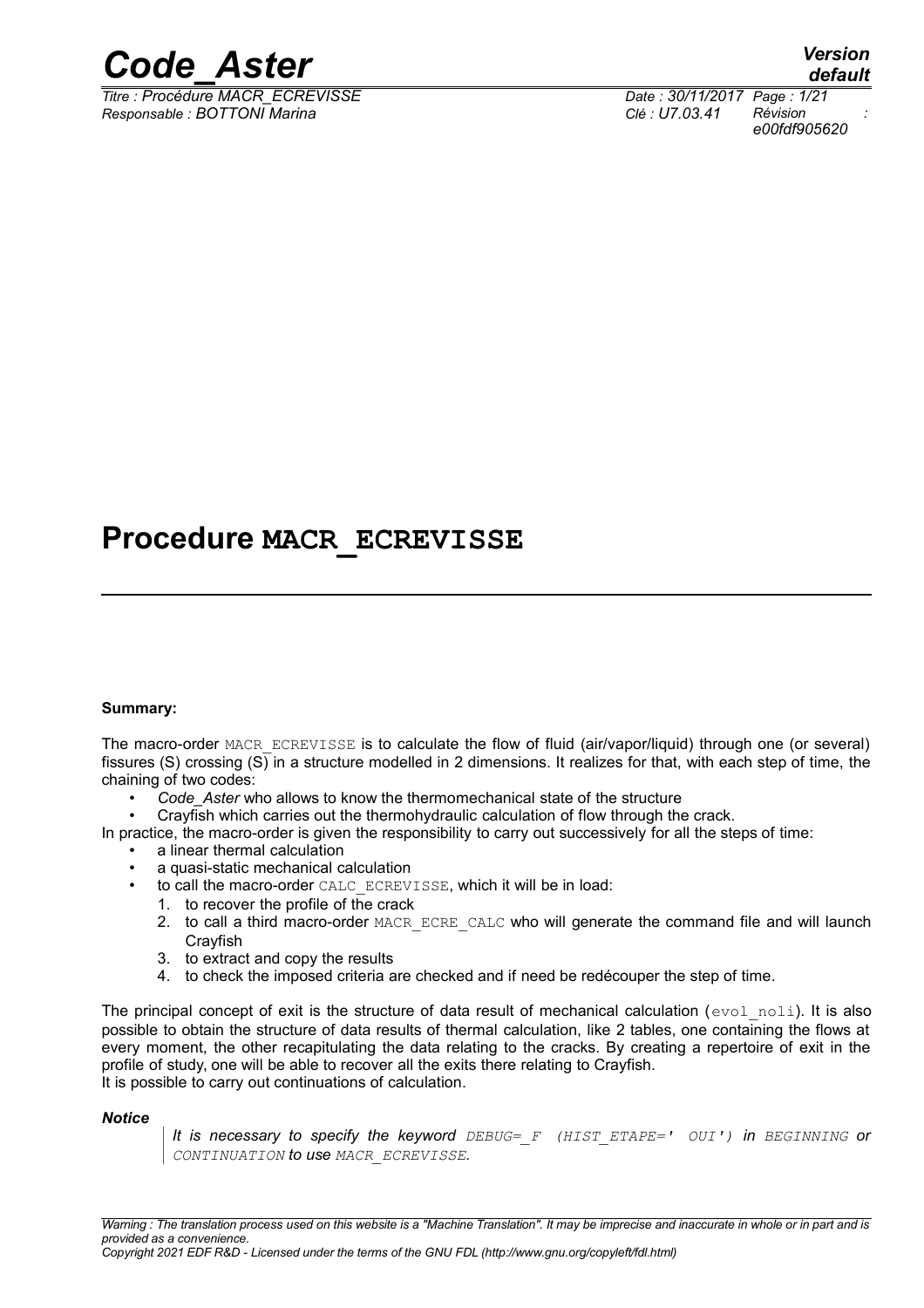## **Code Aster**

Titre : Procédure MACR ECREVISSE Responsable : BOTTONI Marina

Date: 30/11/2017 Page: 2/21 Clé : U7.03.41 Révision e00fdf905620

### **Contents**

Warning : The translation process used on this website is a "Machine Translation". It may be imprecise and inaccurate in whole or in part and is provided as a convenience.<br>Copyright 2021 EDF R&D - Licensed under the terms of the GNU FDL (http://www.gnu.org/copyleft/fdl.html)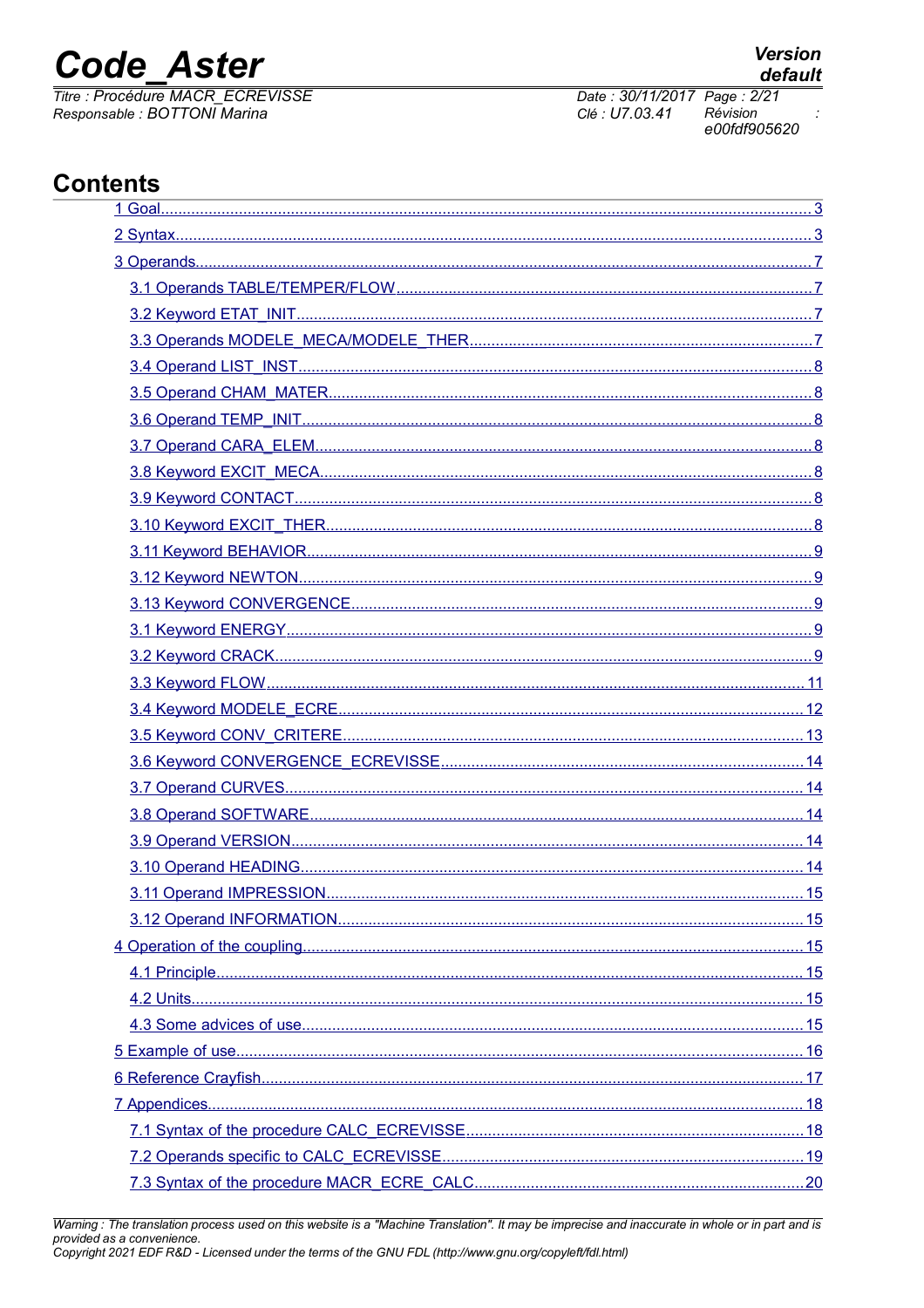*Titre : Procédure MACR\_ECREVISSE Date : 30/11/2017 Page : 3/21 Responsable : BOTTONI Marina Clé : U7.03.41 Révision :*

*e00fdf905620*

<span id="page-2-1"></span> [7.4 Operands specific to MACR\\_ECRE\\_CALC .................................................................................20](#page-19-1)

### **1 Goal**

This order allows the chaining of Code Aster with the software CRAYFISH. The principle rests for each step of time, with a successive call to:

- THER LINEAIRE to obtain the thermal state of the structure
- STAT NON LINE to obtain the mechanical state of the structure
- with the code CRAYFISH to know the conditions of flow of the fluid.

#### **Notice**

*It is necessary to specify the keyword DEBUG=\_F (HIST\_ETAPE=' OUI') in BEGINNING or CONTINUATION to use MACR\_ECREVISSE.*

### <span id="page-2-0"></span>**2 Syntax**

```
MACR_ECREVISSE (
```

| # OUTGOING CONCEPTS<br>$\Diamond$ TABLE = CO ('table')<br>$\Diamond$ FLOW = CO ('flow')<br>$\Diamond$ TEMPER = CO ('temp')                                                                                              | [CO]<br>[CO]<br>[CO]                             |
|-------------------------------------------------------------------------------------------------------------------------------------------------------------------------------------------------------------------------|--------------------------------------------------|
| # ETAT INITIAL<br>$\Diamond$ ETAT INIT = F (<br>$\overline{\bullet}$ EVOL_NOLI = evol_noli<br>[evol noli]<br>$\bullet$ EVOL THER = evol_ther<br>[evol_ther]<br>◆ NUME ORDRE = nume ordre<br>$\,$ ,                      | $[1]$                                            |
| # MODEL THERMOMECHANICAL<br>$\bullet$ MODELE MECA = m meca<br>$\bullet$ MODELE_THER = $m_{\text{ther}}$                                                                                                                 | [modele sdaster]<br>[modele sdaster]             |
| # LISTS MOMENTS<br>$\blacklozenge$ LIST INST = list inst                                                                                                                                                                | [liststr8]                                       |
| # GIVEN FOR STAT NON LINE AND THER LINEAIRE<br>$\bullet$ CHAM MATER = chmat<br>$\triangleleft$ TEMP INIT = tempinit<br>$\Diamond$ CARA ELEM = carac<br>$\bullet$ EXCIT MECA = $_F$ (<br>$\blacklozenge$ LOAD<br>$=$ chi | [cham mater]<br>$\lceil R \rceil$<br>[cara elem] |
| [char meca]<br>$\Diamond$ FONC_MULT = fi<br>$\sqrt{V} =$ TYPE CHARGE = / $V =$<br>/ 'SUIV'<br>/ 'DIDI'                                                                                                                  | [function]<br>[DEFECT]                           |
| $\lambda$<br>$\bullet$ CONTACT = char contact<br>$\bullet$ EXCIT_THER = F (<br>$\bullet$ LOAD = chi<br>[char ther]<br>$\Diamond$ FONC MULT = fi                                                                         | [char contact]<br>[function]                     |

*Warning : The translation process used on this website is a "Machine Translation". It may be imprecise and inaccurate in whole or in part and is provided as a convenience.*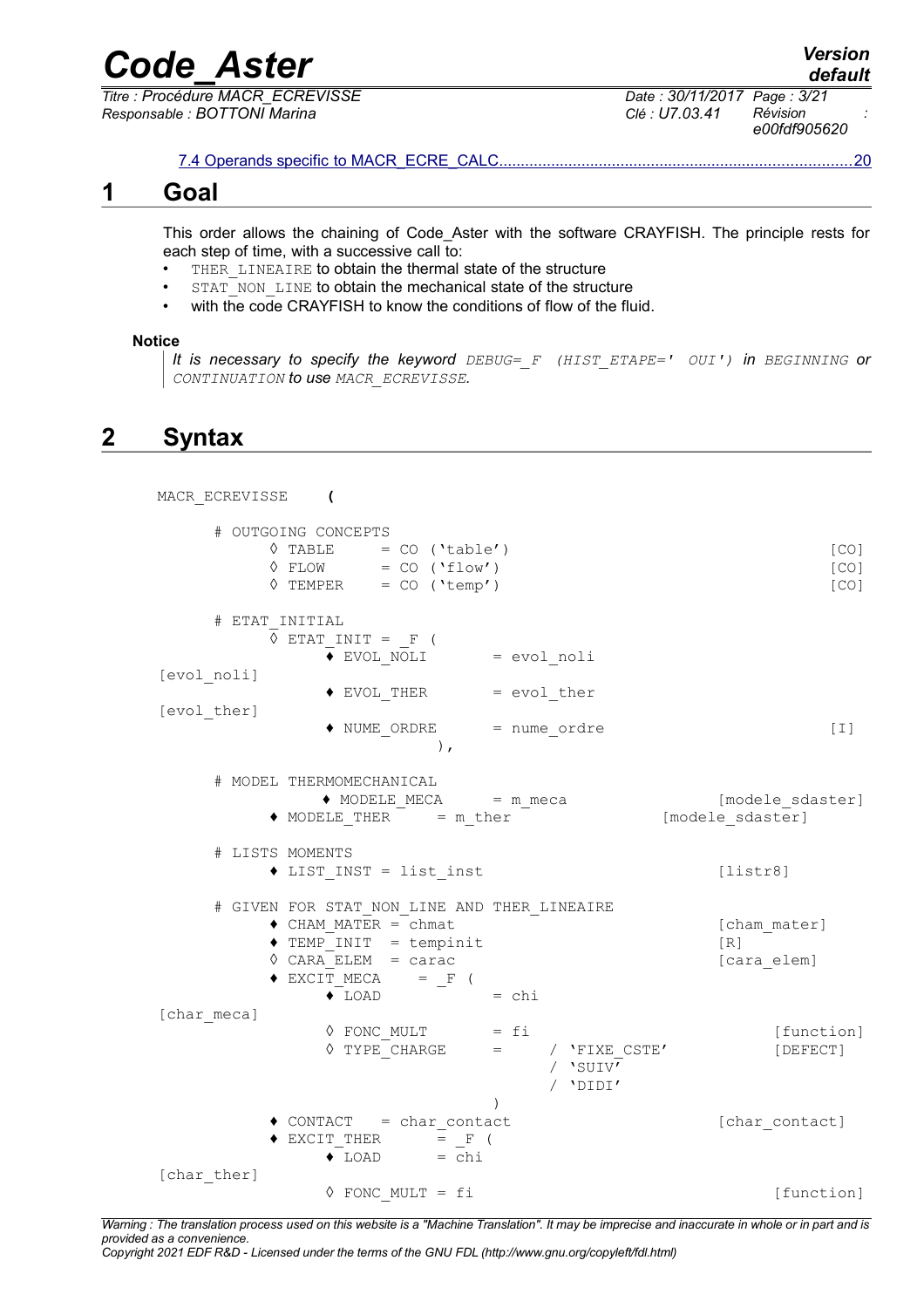# *Code\_Aster*<br>
Titre : Procédure MACR ECREVISSE Date : 30/11/2017

*Titre : Procédure MACR\_ECREVISSE Date : 30/11/2017 Page : 4/21 Responsable : BOTTONI Marina Clé : U7.03.41 Révision :*

| <b>Version</b> |  |
|----------------|--|
| default        |  |

*e00fdf905620*

)

|                                                       | $\triangleleft$ BEHAVIOR = F (see the document [U4.51.11])<br>♦ NEWTON<br>♦ CONVERGENCE<br>$\Diamond$ ENERGY                                                                                                                                                                                                                                                                |                          | $=$ F (see the document $[U4.51.03]$ )<br>$=$ $\mathbb{F}$ (see the document [U4.51.03])<br>$=$ F (see the document $[U4.71.02]$ ) |            |                                                             |
|-------------------------------------------------------|-----------------------------------------------------------------------------------------------------------------------------------------------------------------------------------------------------------------------------------------------------------------------------------------------------------------------------------------------------------------------------|--------------------------|------------------------------------------------------------------------------------------------------------------------------------|------------|-------------------------------------------------------------|
| $\bullet$ CRACK                                       | # GIVEN GEOMETRICAL RELATING TO THE CRACK<br>$=$ F (<br>$\bullet$ GROUP MA $=$<br>$\bullet$ GROUP NO ORIG = $\circ$ gno<br>◆ GROUP_NO_EXTR = $\qquad$ egno<br>◆ SECTION = / "ELLIPSE"<br>$\Diamond$ LISTE COTES BL = / (0, max (abs_curv)) [DEFECT]<br>$\bullet$ LISTE_VAL BL = $1$ vbl<br>$\bullet$ ZETA $\overline{\phantom{0}}$<br>$=$ zeta<br>$\blacklozenge$ ROUGHNESS | qma<br>/ lcbl<br>$=$ eps | / "RIGHT-ANGLED"                                                                                                                   |            | [grma]<br>[grno]<br>[grno]<br>[listr8]<br>[liststr8]<br>[R] |
| [R]                                                   | ◆ OUVERT REMANENTE= ouv rem<br>♦ TORTUOSITY<br>$=$ / 1<br>$\Diamond$ PREFIXE FICHIER = / 'FISSURE1'<br>$\,$ ,                                                                                                                                                                                                                                                               | / wronq<br>/'prefix'     |                                                                                                                                    | [DEFECT]   | [R]<br>[R]<br>[DEFECT]<br>[KN]                              |
| # RELATIVE DATA WITH THE FLOW<br>$\blacklozenge$ FLOW | $=$ $\mathbf{F}$ (<br>/ PRES ENTREE $=$ EP<br>/ PRES ENTREE FO =                                                                                                                                                                                                                                                                                                            |                          | fpe                                                                                                                                | $\sqrt{2}$ | [R]<br>[function]                                           |
| [tablecloth]<br>[tablecloth]                          | / PRES_SORTIE = PS<br>/ $PRES$ SORTIE FO =                                                                                                                                                                                                                                                                                                                                  |                          | fps                                                                                                                                |            | [formula]<br>[R]<br>[function]                              |
|                                                       | ◆ FLUIDE ENTREE<br>$\mathcal{L}_{\mathcal{A}}$ , and $\mathcal{L}_{\mathcal{A}}$ , and $\mathcal{L}_{\mathcal{A}}$                                                                                                                                                                                                                                                          |                          | $/1$ ,<br>$/2$ ,<br>$/3$ ,<br>$/4$ ,<br>$/5$ ,<br>/6                                                                               |            | [formula]                                                   |
| [tablecloth]                                          | # if FLUIDE ENTREE = $1, 3, 4$ or 6<br>$\blacklozenge$ /TEMP ENTREE<br>TEMP ENTREE FO                                                                                                                                                                                                                                                                                       |                          | you<br>fte                                                                                                                         |            | [R]<br>[function]                                           |
|                                                       | # if FLUIDE ENTREE = 2 or 5<br>$\blacklozenge$ /TITR MASS<br>$=$<br>/ TITR MASS_FO                                                                                                                                                                                                                                                                                          | Xe<br>$=$                | fxe                                                                                                                                |            | [formula]<br>[R]<br>[function]                              |
| [tablecloth]                                          | # if FLUIDE ENTREE = 4 or 5<br>$\blacklozenge/\textsc{PRES}$ PART                                                                                                                                                                                                                                                                                                           | pae                      |                                                                                                                                    |            | [formula]<br>[R]                                            |

*Warning : The translation process used on this website is a "Machine Translation". It may be imprecise and inaccurate in whole or in part and is provided as a convenience.*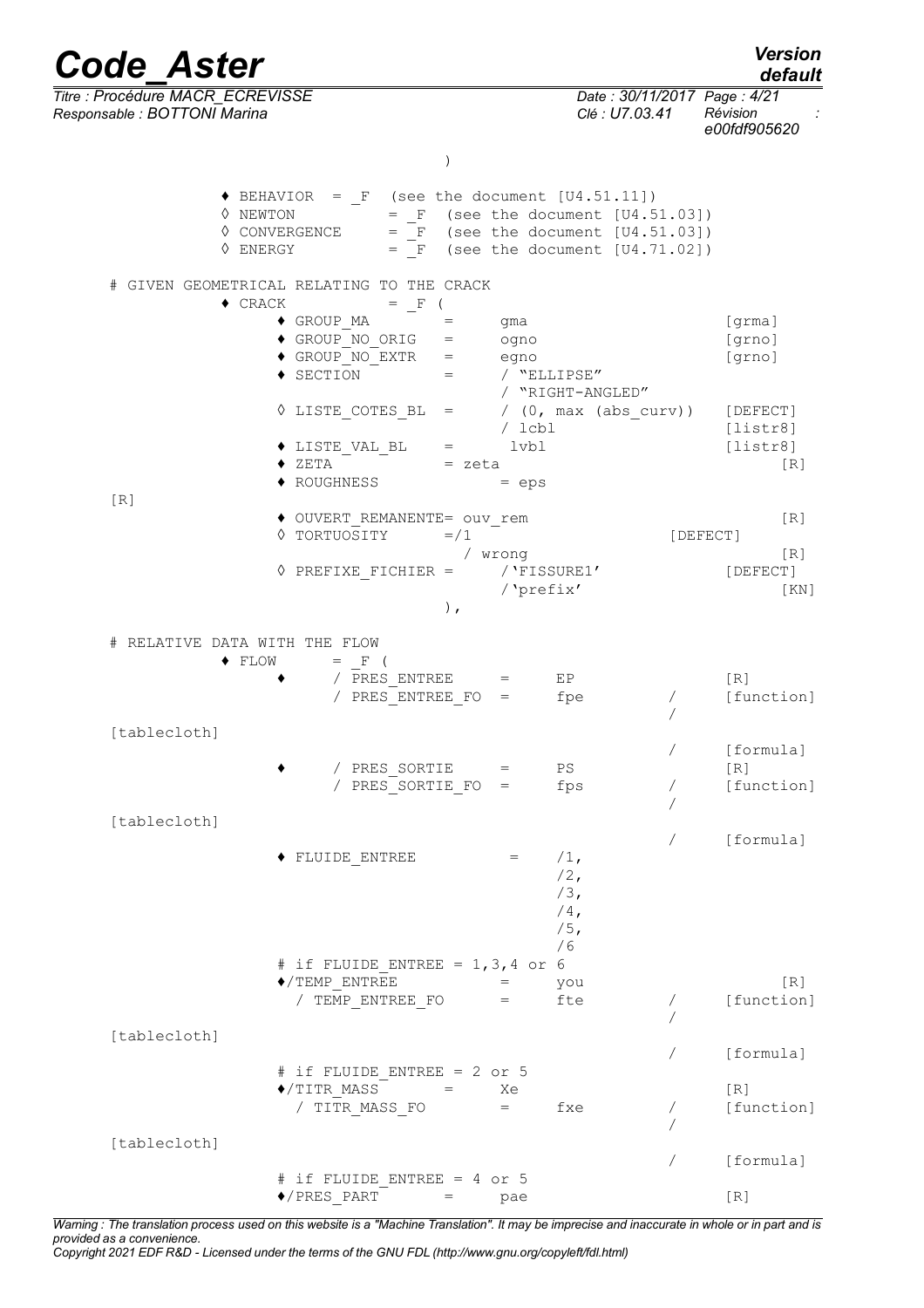| Versioi |
|---------|
| defaul  |

| <b>Code Aster</b>                                                |                                                                                  |       |                                                                                                                                                                                                                                                                                                                                                                                                                          |          |                                                                                                                                                                                |              | <b>Version</b><br>default                               |
|------------------------------------------------------------------|----------------------------------------------------------------------------------|-------|--------------------------------------------------------------------------------------------------------------------------------------------------------------------------------------------------------------------------------------------------------------------------------------------------------------------------------------------------------------------------------------------------------------------------|----------|--------------------------------------------------------------------------------------------------------------------------------------------------------------------------------|--------------|---------------------------------------------------------|
| Titre : Procédure MACR_ECREVISSE<br>Responsable : BOTTONI Marina |                                                                                  |       |                                                                                                                                                                                                                                                                                                                                                                                                                          |          | Clé : U7.03.41                                                                                                                                                                 |              | Date: 30/11/2017 Page: 5/21<br>Révision<br>e00fdf905620 |
|                                                                  | / PRES PART FO                                                                   |       | $=$                                                                                                                                                                                                                                                                                                                                                                                                                      |          | fpae                                                                                                                                                                           | Γ            | [function]                                              |
| [tablecloth]                                                     |                                                                                  | $)$ , |                                                                                                                                                                                                                                                                                                                                                                                                                          |          |                                                                                                                                                                                |              | [formula]                                               |
|                                                                  |                                                                                  |       |                                                                                                                                                                                                                                                                                                                                                                                                                          |          |                                                                                                                                                                                |              |                                                         |
|                                                                  | # CHOICE OF THE MODELS FOR CRAYFISH<br>$\blacklozenge$ MODELE ECRE<br>$=$ F (    |       |                                                                                                                                                                                                                                                                                                                                                                                                                          |          |                                                                                                                                                                                |              |                                                         |
|                                                                  | $\Diamond$ IVENAC                                                                |       | $=$                                                                                                                                                                                                                                                                                                                                                                                                                      |          | / 0,<br>$/1$ ,                                                                                                                                                                 |              | [DEFECT]                                                |
|                                                                  | $\blacklozenge$ FLOW                                                             | $=$   |                                                                                                                                                                                                                                                                                                                                                                                                                          |          | / 'SATURATION',                                                                                                                                                                | / $'$ COLD', |                                                         |
|                                                                  | # if FLOW<br>$= 'COLD'$<br>◆ PRESS EBULLITION                                    |       |                                                                                                                                                                                                                                                                                                                                                                                                                          | $=$ peb, |                                                                                                                                                                                |              | [R]                                                     |
|                                                                  | $\blacklozenge$ FRICTION                                                         | $=$   |                                                                                                                                                                                                                                                                                                                                                                                                                          | $/ -14,$ | $/ -12,$<br>$/ -11,$<br>$/ -4$ ,<br>$/ -3$ ,<br>$/ -2,$<br>$/ -1$ ,<br>/ 0,<br>$/1$ ,<br>/2,<br>/3,<br>$/4$ ,<br>/11,<br>/12,<br>$/14$ ,<br>/21,<br>$/22$ ,<br>/23,<br>$/24$ , |              |                                                         |
|                                                                  | # if negative FRICTION<br>◆ REYNOLDS LIM<br>♦ FROTTEMENT LIM<br>◆ TRANSFERT CHAL |       | $\alpha = \alpha$<br>$\frac{1}{2} \frac{1}{2} \frac{1}{2} \frac{1}{2} \frac{1}{2} \frac{1}{2} \frac{1}{2} \frac{1}{2} \frac{1}{2} \frac{1}{2} \frac{1}{2} \frac{1}{2} \frac{1}{2} \frac{1}{2} \frac{1}{2} \frac{1}{2} \frac{1}{2} \frac{1}{2} \frac{1}{2} \frac{1}{2} \frac{1}{2} \frac{1}{2} \frac{1}{2} \frac{1}{2} \frac{1}{2} \frac{1}{2} \frac{1}{2} \frac{1}{2} \frac{1}{2} \frac{1}{2} \frac{1}{2} \frac{$<br>$=$ |          | relim<br>frtlim<br>$/ -12$ ,<br>$/ -11,$<br>$/ -2$ ,<br>$/ -1,$<br>/ 0,<br>$/1$ ,<br>$/2$ ,<br>$/11$ ,<br>/12,                                                                 |              | [R]<br>[R]                                              |
|                                                                  | # if negative TRANSFERT CHAL<br>◆ XMINCH                                         |       | $=$                                                                                                                                                                                                                                                                                                                                                                                                                      |          | xminch                                                                                                                                                                         |              | [R]                                                     |
|                                                                  | $\blacklozenge$ XMAXCH                                                           |       | $=$                                                                                                                                                                                                                                                                                                                                                                                                                      |          | xmaxch                                                                                                                                                                         |              | [R]                                                     |
|                                                                  | # CONVERGENCE CRITERIA OF THE MACRO-COMMANDE<br>$\bullet$ CONV CRITERE = F (     |       |                                                                                                                                                                                                                                                                                                                                                                                                                          |          |                                                                                                                                                                                |              |                                                         |
|                                                                  | $\blacklozenge$ TEMP REF                                                         |       | $=$                                                                                                                                                                                                                                                                                                                                                                                                                      |          | tref                                                                                                                                                                           |              | [R]                                                     |
|                                                                  | $\blacklozenge$ PRES REF                                                         |       | $=$                                                                                                                                                                                                                                                                                                                                                                                                                      |          | pref                                                                                                                                                                           |              | [R]                                                     |
|                                                                  | ♦ CRITERION                                                                      |       | $=$                                                                                                                                                                                                                                                                                                                                                                                                                      |          | / 'TEMP PRESS'<br>'TEMP'<br>'CLOSE'<br>'CLARIFIES'                                                                                                                             |              | [DEFECT]                                                |

*Warning : The translation process used on this website is a "Machine Translation". It may be imprecise and inaccurate in whole or in part and is provided as a convenience.*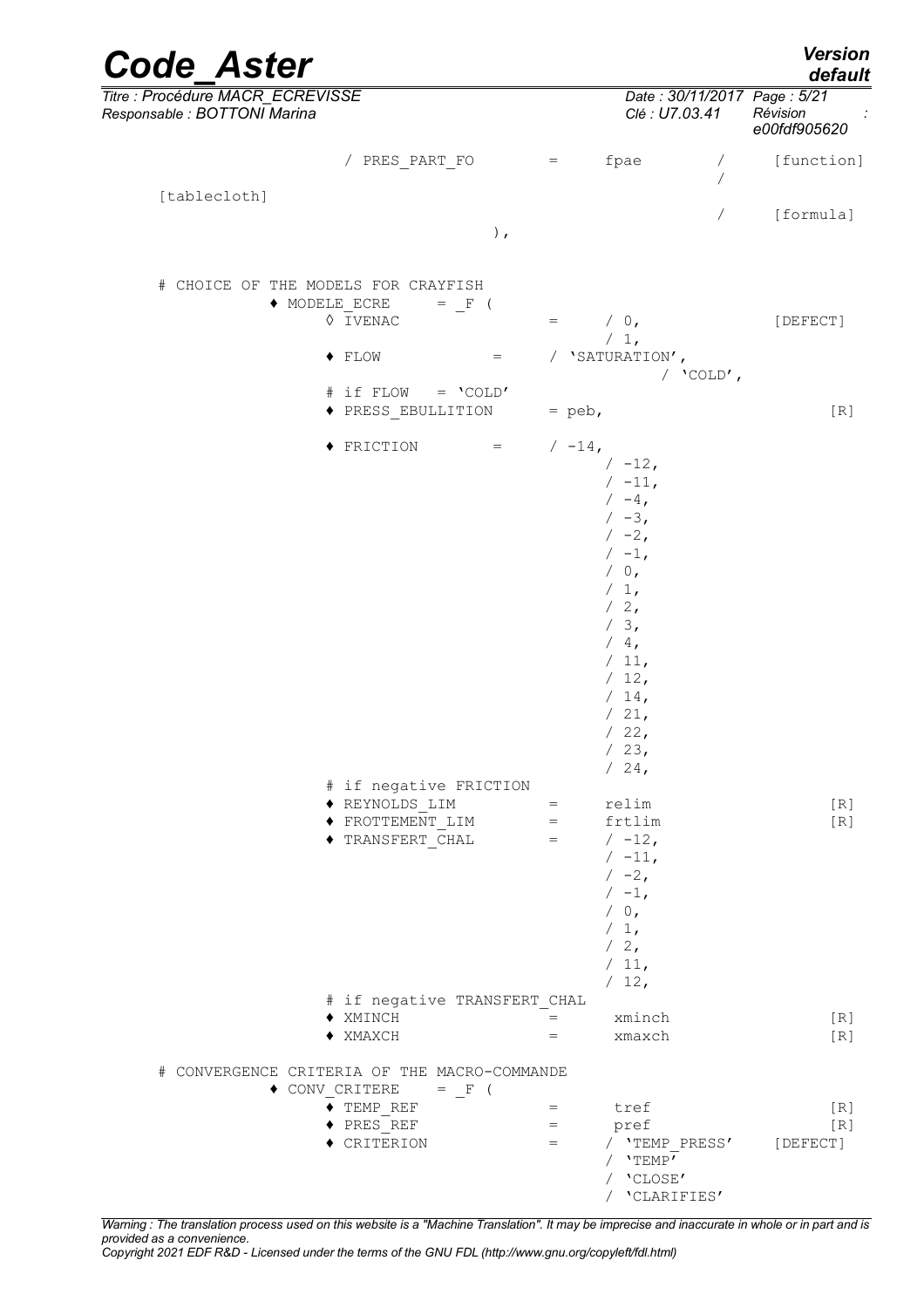| <b>Code Aster</b>                                                                                                                                                  |                                                                       | <b>Version</b><br>default                                                      |
|--------------------------------------------------------------------------------------------------------------------------------------------------------------------|-----------------------------------------------------------------------|--------------------------------------------------------------------------------|
| Titre : Procédure MACR ECREVISSE<br>Responsable : BOTTONI Marina                                                                                                   | Date: 30/11/2017 Page: 6/21<br>Clé : U7.03.41                         | Révision<br>e00fdf905620                                                       |
| # if CRITERION different from EXPLICIT<br>♦ NUME ORDRE MIN<br>$=$<br>$\Diamond$ PREC CRIT<br>$=$<br>SUBD NIVEAU<br>♦<br>$=$<br>SUBD PAS MINI<br>♦<br>$=$<br>$\,$ , | N<br>prec<br>Nb<br>nbpas                                              | [I]<br>[R]<br>$[1]$<br>[R]                                                     |
| # CONVERGENCE DIGITAL OF CRAYFISH<br>♦ CONVERGENCE ECREVISSE<br>$\mathbf{F}$<br>$=$<br>♦ KGTEST<br>ITER GLOB MAX<br>$=$<br>♦ CRIT CONV DEBI<br>$=$                 | / kgtest<br>/ 0.5<br>/ itnmax<br>400<br>/ precdb<br>$/1.E-5$<br>$)$ , | [R]<br>[DEFECT]<br>$[1]$<br>[DEFECT]<br>$\lceil$ $\lceil$ $\lceil$<br>[DEFECT] |
| # GENERAL<br>♦ CURVED<br>'NO'<br>$=$<br>'POSTSCRIPT'<br>'INTERACTIVE'<br>$\bigtriangledown$ SOFTWARE<br>software<br>$=$<br>/ VERSION<br>'3.2.2'<br>$=$             |                                                                       | [DEFECT]<br>[KN]<br>KN<br>KN<br>KN                                             |
| ♦ HEADING<br>title<br>$=$<br>IMPRESSION<br>$/$ 'NOT'<br>♦<br>$=$<br>'YES'<br>♦<br>INFORMATION<br>$=$<br>[DEFECT]<br>/2                                             | /1                                                                    | [DEFECT]                                                                       |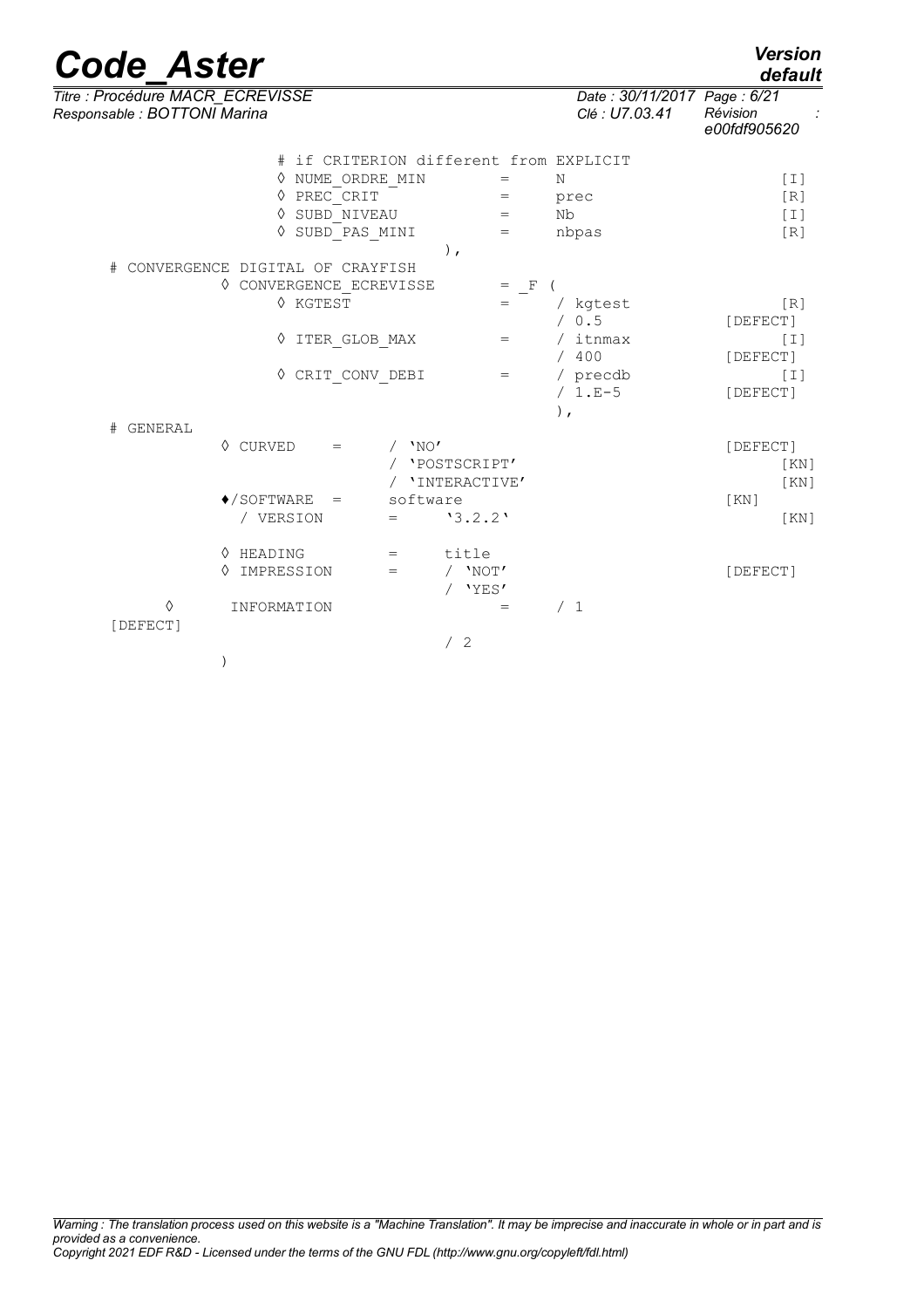*Titre : Procédure MACR\_ECREVISSE Date : 30/11/2017 Page : 7/21 Responsable : BOTTONI Marina Clé : U7.03.41 Révision :*

*e00fdf905620*

### <span id="page-6-3"></span>**3 Operands**

#### **3.1 Operands TABLE/TEMPER/FLOW**

```
◊ TEMPER = CO ('temp')
\Diamond TABLE = CO ('table')
\Diamond FLOW = CO ('flow')
```
These keywords make it possible to give the name of the concepts leaving the macro-order, namely

- TABLE : a table of 7 columns giving for each step of time: the dimension  $z$ , flow, total pressure ( $Pa$ ), the temperature of the fluid ( $°C$ ), the coefficient of exchange by convection  $(W/m^{-2.5}C^{-1})$ , the name of the crack.
- TEMPER : the structure of data result of thermal calculation
- FLOW : the value of the flow ( *kg.s*<sup>−</sup><sup>1</sup> ) with each step of time and for each crack

#### *Note:*

- 1. *all the concepts of exit are optional; it nevertheless is highly advised to inform has minimum TEMPER, if not it is impossible to control the fields of temperature in the structure and to make a continuation*
- 2. *if the concept is réentrant, the keyword* TEMPER *does not have to be here well informed but under the keyword ETAT\_INIT, operand EVOL\_THER.*

#### **3.2 Keyword ETAT\_INIT**

<span id="page-6-1"></span>

|  | $\Diamond$ ETAT INIT = F ( |  |  |               |              |
|--|----------------------------|--|--|---------------|--------------|
|  | ♦ EVOL NOLI                |  |  | = evol noli   |              |
|  | $\blacklozenge$ EVOL THER  |  |  | $=$ evol ther |              |
|  | $\blacklozenge$ NUME ORDRE |  |  |               | = nume ordre |

Keyword allowing to define the initial state within the framework of a continuation of the macro-order.

#### **3.2.1 Operand EVOL\_NOLI**

Name of the concept of the type  $evol$  noli from where will be extracted the mechanical state.

#### **3.2.2 Operand EVOL\_THER**

Name of the concept of the type evol ther from where will be extracted the thermal state. This concept will be enriched during calculation.

#### **3.2.3 Operand NUME\_ORDRE**

The initial state to continue calculation will be defined starting from the number of filing NUME\_ORDRE for evol noli and for evol ther.

#### **3.3 Operands MODELE\_MECA/MODELE\_THER**

- <span id="page-6-0"></span> $\triangle$  MODELE MECA = m\_meca
- ◆ MODELE THER = m\_ther

These keywords make it possible to inform the name of the model  $(m_m \text{~meca})$  whose elements are the object of mechanical calculation and the name of the model  $(m_\text{ther})$  whose elements are the object of thermal calculation.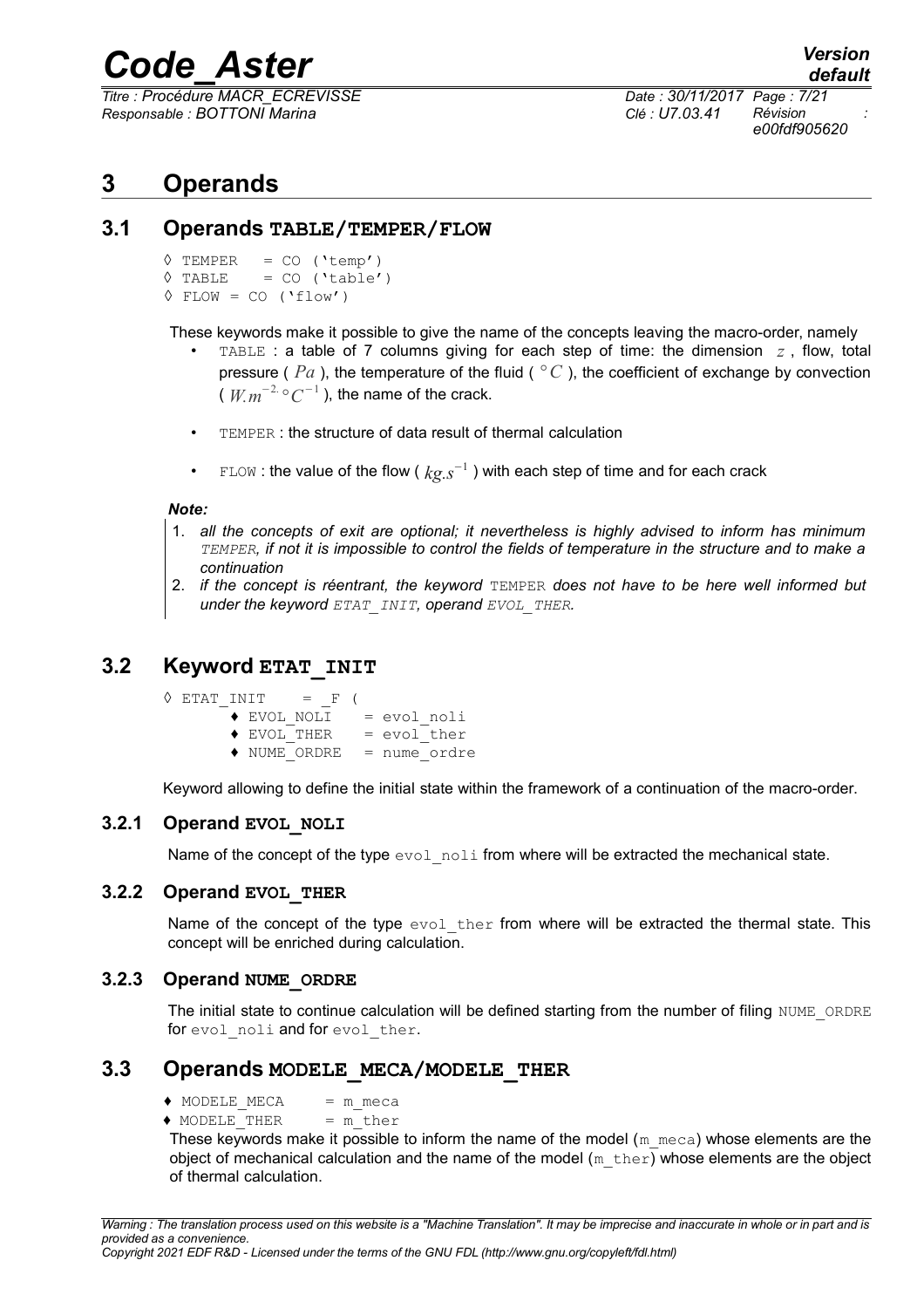*Titre : Procédure MACR\_ECREVISSE Date : 30/11/2017 Page : 8/21 Responsable : BOTTONI Marina Clé : U7.03.41 Révision :*

*e00fdf905620*

#### **3.4 Operand LIST\_INST**

<span id="page-7-6"></span>♦ LIST\_INST = list\_inst

List of the steps of times which correspond to the imposed moments of calculation. In the event of recutting, the moments are inserted in this list.

#### **3.5 Operand CHAM\_MATER**

<span id="page-7-5"></span>♦ CHAM\_MATER = chmat

Name of the affected material field to the grid. Attention, this field must understand the data associated with the mechanical behavior and the thermal behavior (keyword THER of DEFI\_MATERIAU).

#### **3.6 Operand TEMP\_INIT**

<span id="page-7-4"></span>♦ TEMP\_INIT = temp\_init

<span id="page-7-3"></span>Value of the initial temperature on all the field.

#### **3.7 Operand CARA\_ELEM**

 $\Diamond$  CARA ELEM = carac

This keyword makes it possible to inform, the characteristics of the elements of beam, bars, hull, pipe, discrete element, when they are present in the model. Attention, this keyword is used only for mechanical calculation but is not transmitted for the operator of thermics (to avoid any problem with the bars).

#### **3.8 Keyword EXCIT\_MECA**

<span id="page-7-2"></span>
$$
\begin{array}{ll}\n\text{\textbullet} \text{ EXCIT\_MECA} & = \_ \text{F} \quad (\text{CFA} \quad = \_ \text{chi} \\
\text{\textbullet} \quad \text{LOAD} \quad & = \text{chi} \\
\text{\textbullet} \quad \text{FONC\_MULT} \quad & = \text{fi} \\
\text{\textbullet} \quad \text{TYPE\_CHARGE} & & / \text{``SUV''} \\
 & / \text{``SUV''} \\
 & / \text{``DIDI''} \\
 & )\n\end{array}
$$

It is a question here of informing the boundary conditions of the mechanical problem, as well as the possible mechanical loadings which apply to the structure. Syntax is identical to that of the keyword EXCIT of STAT\_NON\_LINE but it is not possible to control a loading. See the document [U4.51.03].

#### **3.9 Keyword CONTACT**

♦ CONTACT = char\_contact

<span id="page-7-1"></span>One informs here the conditions of contact between the lips of the crack, which can be closed during calculation. The goal of this keyword is that to avoid the interpenetration of the lips which can occur under the effect of the flow of the fluid.

#### **3.10 Keyword EXCIT\_THER**

<span id="page-7-0"></span> $\triangle$  EXCIT THER = F (  $\triangle$  LOAD = chi  $\Diamond$  FONC MULT = fi )

It is a question here of informing the boundary conditions of the thermal problem as well as the possible thermal loadings. Syntax is identical to that of the keyword EXCIT of THER LINEAIRE. See the document [U4.54.01].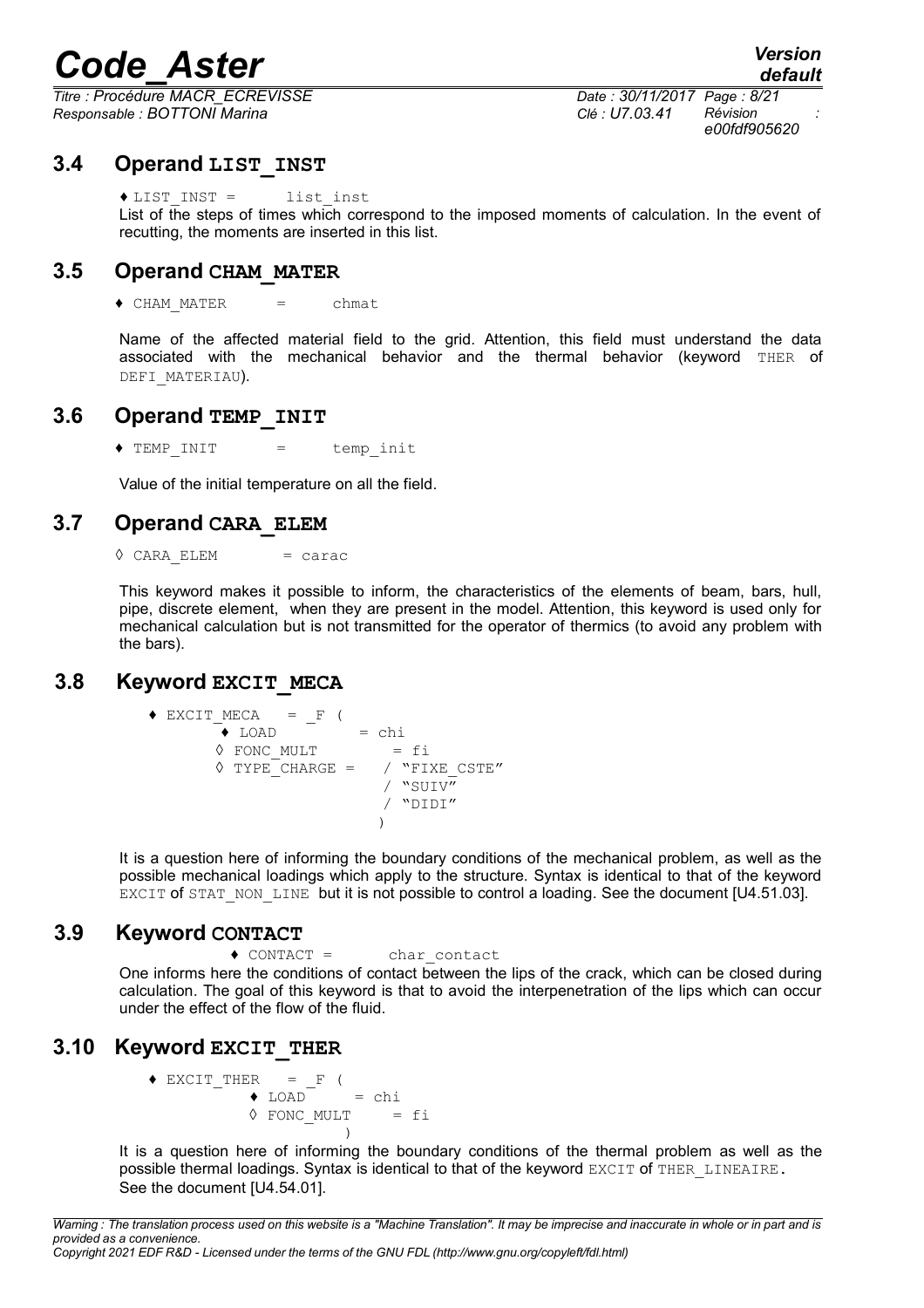*Titre : Procédure MACR\_ECREVISSE Date : 30/11/2017 Page : 9/21 Responsable : BOTTONI Marina Clé : U7.03.41 Révision :*

*e00fdf905620*

#### **3.11 Keyword BEHAVIOR**

<span id="page-8-4"></span>It is a question here of informing the law of behavior which will be used to solve the mechanical problem. See the document [U4.51.03].

#### **3.12 Keyword NEWTON**

<span id="page-8-3"></span>It is a question here of informing the parameters of the algorithm of Newton to solve the mechanical problem. This keyword is identical to that of STAT\_NON\_LINE, it is thus advisable to refer to the document [U4.51.03].

#### **3.13 Keyword CONVERGENCE**

<span id="page-8-2"></span>It is a question here of informing the convergence criteria for mechanical calculation. Syntax corresponds to that of STAT\_NON\_LINE (see the document [U4.51.03]).

#### *Note:*

*It can be necessary to use RESI\_GLOB\_MAXI rather than RESI\_GLOB\_RELA, when there is no mechanical loading (if not, null effort, therefore RESI\_GLOB\_RELA indefinite).*

#### **3.1 Keyword ENERGY**

<span id="page-8-1"></span>This keyword makes it possible to activate the calculation of the assessment of energy and its posting during mechanical calculation (see the document [R4.09.01]). This assessment is stored in the table of name PARA\_CALC from where it can be extracted using the order RECU\_TABLE [U4.71.02].

#### **3.2 Keyword CRACK**

<span id="page-8-0"></span>♦ CRACK

This keyword makes it possible to define all the parameters having milked in a crack. Several occurrences of this keyword are possible if there are several cracks.

#### **3.2.1 Operand GROUP\_MA**

 $\triangleleft$  GROUP MA = gma

Groups of the meshs defining the lips of the crack. One gives the group of the lower lip and higher.

#### **3.2.2 Operands GROUP\_NO\_ORIG and GROUP\_NO\_EXTR**

- ♦ GROUP\_NO\_ORIG = ogno
- $\triangle$  GROUP NO EXTR = egno

Allows to define the two groups of nodes which define the two ends of the cracks in order to direct it.

#### **3.2.3 Operand SECTION**

♦ SECTION =/"ELLIPSE"

#### /"RIGHT-ANGLED"

It is a question here of defining the bypass section of the flow (plan perpendicular to the plan of modeling). This one can be elliptic or rectangular. One of dimensions of this section corresponds in keeping with the crack in the plan of modeling. This one is at every moment given by the macroorder. Other dimension corresponds in keeping with the crack out of plan of modeling. This one is fixed during all calculation and must be indicated thanks to the operands LISTE COTES BL and LIST\_VAL\_BL.

#### **3.2.4 Operand ROUGHNESS**

♦ ROUGHNESS = eps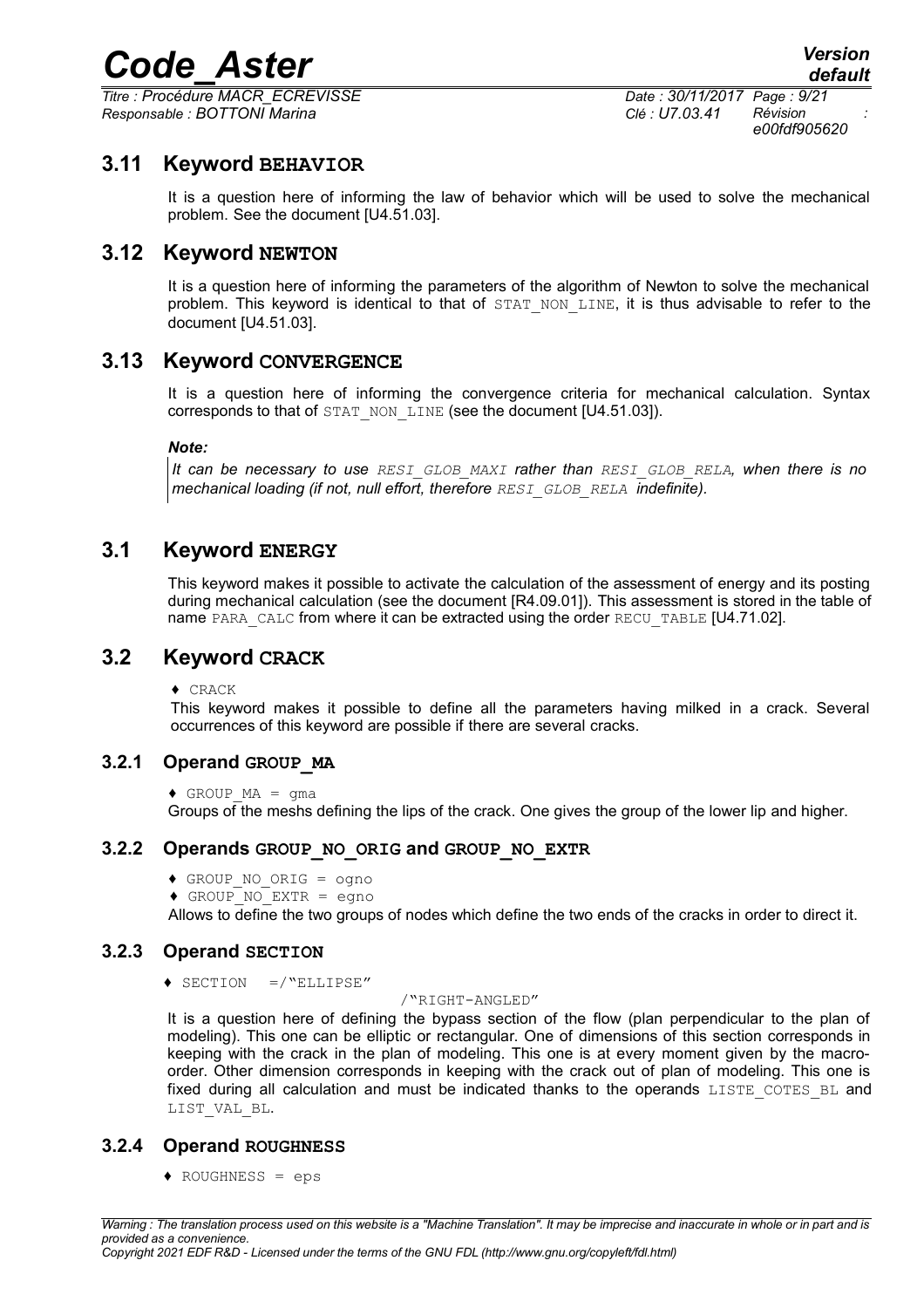*default*

*Titre : Procédure MACR\_ECREVISSE Date : 30/11/2017 Page : 10/21 Responsable : BOTTONI Marina Clé : U7.03.41 Révision :*

*e00fdf905620*

Absolute roughness of the wall (in meters). This value influences the result only if friction is calculated by Crayfish (operand FRICTION >0) and if the flow is not laminar any more.

For the options of friction 21, 22,23, 24 it is the diameter of coarsest aggregate (flow in a crack in concrete).

#### **3.2.5 Operands LISTE\_COTES\_BL/LISTE\_VAL\_BL**



To characterize the size of the crack in the plan not modelled, it is necessary to provide the value of the "small "axis of the elliptic section or the width of the rectangular section at least in 2 points. LISTE\_COTES\_BL allows to inform the curvilinear X-coordinates where the dimension of the crack is given and LIST VAL BL allows to give dimension. If LISTE COTES BL is not informed, LISTE VAL BL must contain the width of the crack at the entry and the exit of the crack.

#### **3.2.6 Operand ZETA**

 $\triangleleft$  ZETA = zeta

Loss ratio of singular load at the entry (without dimension).

#### **3.2.7 Operand OUVERT\_REMANENTE**

◆ OUVERT REMANENTE = ouv\_rem

Value of the remanent opening (in meters) for calculation Crayfish corresponding to the real hydraulic opening of the crack when the two lips are with the contact. This translated the fact that, even when the crack is closed, a small amount of fluid will forward, in particular because of roughness. This parameter depends on material: for example, it is about  $10 \mu m$  for the concrete.

This keyword is thus taken into account thus during hydraulic calculation (Crayfish), but not by *Code\_Aster* : IL can thus arrive well that hydraulic calculation is carried out with the remanent opening, is that the contact is activated in mechanical calculation.

#### **3.2.8 Operand TORTUOSITY**

◊ TORTUOSITY = wrong

If the crack is tortuous, one can admit that, seen fluid, the length of the crack is higher than the thickness of the crossed wall. This coefficient, which by default is worth 1, makes it possible to take

into account this phenomenon. The length of the crack will be thus equal to *tort*  $\frac{L}{m}$  with *tort* ≤ 1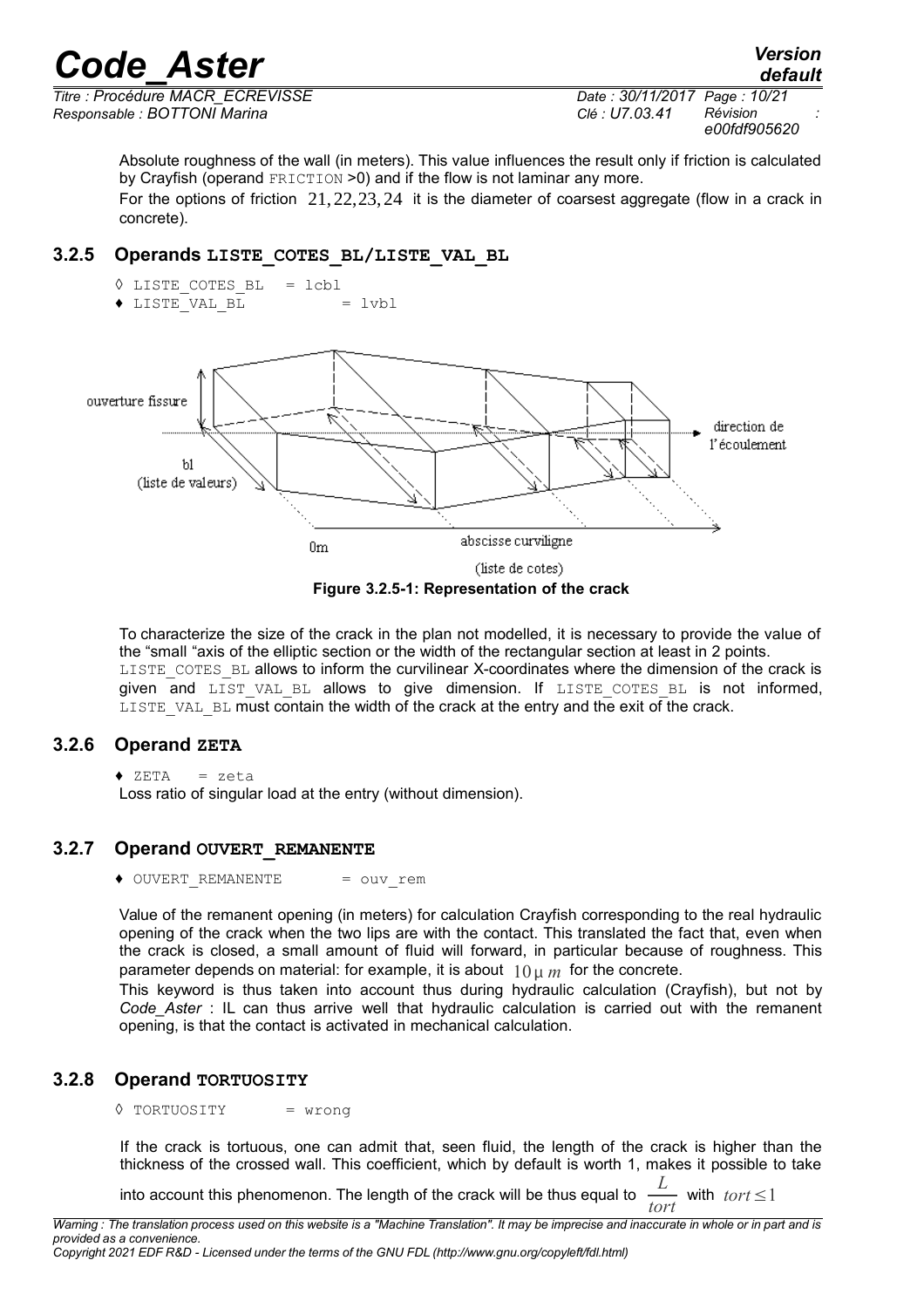*Titre : Procédure MACR\_ECREVISSE Date : 30/11/2017 Page : 11/21 Responsable : BOTTONI Marina Clé : U7.03.41 Révision :*

#### **3.2.9 Operand PREFIXE\_FICHIER**

◊ PREFIXE\_FICHIER = prefix

Allows to define the name of the output files Crayfish in the file REPE\_OUT (curves and textual files), and thus to distinguish the files associated with each crack.

#### **3.3 Keyword FLOW**

<span id="page-10-0"></span>♦ FLOW

It is a question in this keyword of defining the nature of the fluid and its characteristics.

#### **3.3.1 Operands PRES\_ENTREE/PRES\_ENTREE\_FO**

♦ / PRES\_ENTREE = EP / PRES ENTREE FO = fpe

This operand makes it possible to give the total pressure ( *Pa* ) or its evolution in the course of time, upstream of the crack. It must be understood enters  $\ 215$  ,  $10^5 Pa\,$  and  $\ 10^5 Pa$  .

#### **3.3.2 Operands PRES\_SORTIE/PRES\_SORTIE\_FO**

- ♦ / PRES\_SORTIE = EP
	- / PRES SORTIE FO = fpe

This operand makes it possible to give the total pressure ( *Pa* ) or its evolution in the course of time, at exit of the crack. It must be understood enters  $\ 215$  ,  $10^5 Pa\,$  and  $\ 800\ Pa\,$  and being lower with the pressure of entry (if not, there is no flow and calculation stops).

#### **3.3.3 Operand FLUIDE\_ENTREE**

 $\triangle$  FLUIDE ENTREE = 1,2,3,4,5 or 6

This operand makes it possible to define the state of the fluid at the entrance of the crack:

- 1: Supercooled or saturated water;
- 2: Diphasic fluid;
- 3: Saturated or overheated vapour;
- 4: Air + overheated vapor;
- 5: Air + saturated vapour;
- 6: Air alone.

According to the situation of the fluid, only some of the following characteristics are to be informed.

#### **3.3.4 Operands TEMP\_ENTREE/TEMP\_ENTREE\_FO**

- / TEMP ENTREE  $=$  you
	- $\overline{7}$  TEMP ENTREE FO = fte

This operand makes it possible to inform the temperature ( $\degree$ C) or its evolution in the course of time, upstream of the crack. It must be indicated if the fluid at the entry is "supercooled or saturated Water", "saturated or overheated Vapour", "Air + overheated vapor" or "Air alone". (operand FLUIDE ENTREE =  $1,3,4$ , or 6).

#### **3.3.5 Operands TITR\_MASS/TITR\_MASS\_FO**

 $/$  TITR MASS  $=$  Xe / TITR\_MASS\_FO = fxe

This operand makes it possible to inform the mass vapor title, or its evolution in the course of time, upstream of the crack. It corresponds to the relationship between the vapor mass and the mass of water liquid and vapor. It must be indicated if the fluid at the entry is "Fluid diphasic" or "Air + saturated vapour" (operand FLUIDE ENTREE =  $2$  or 5).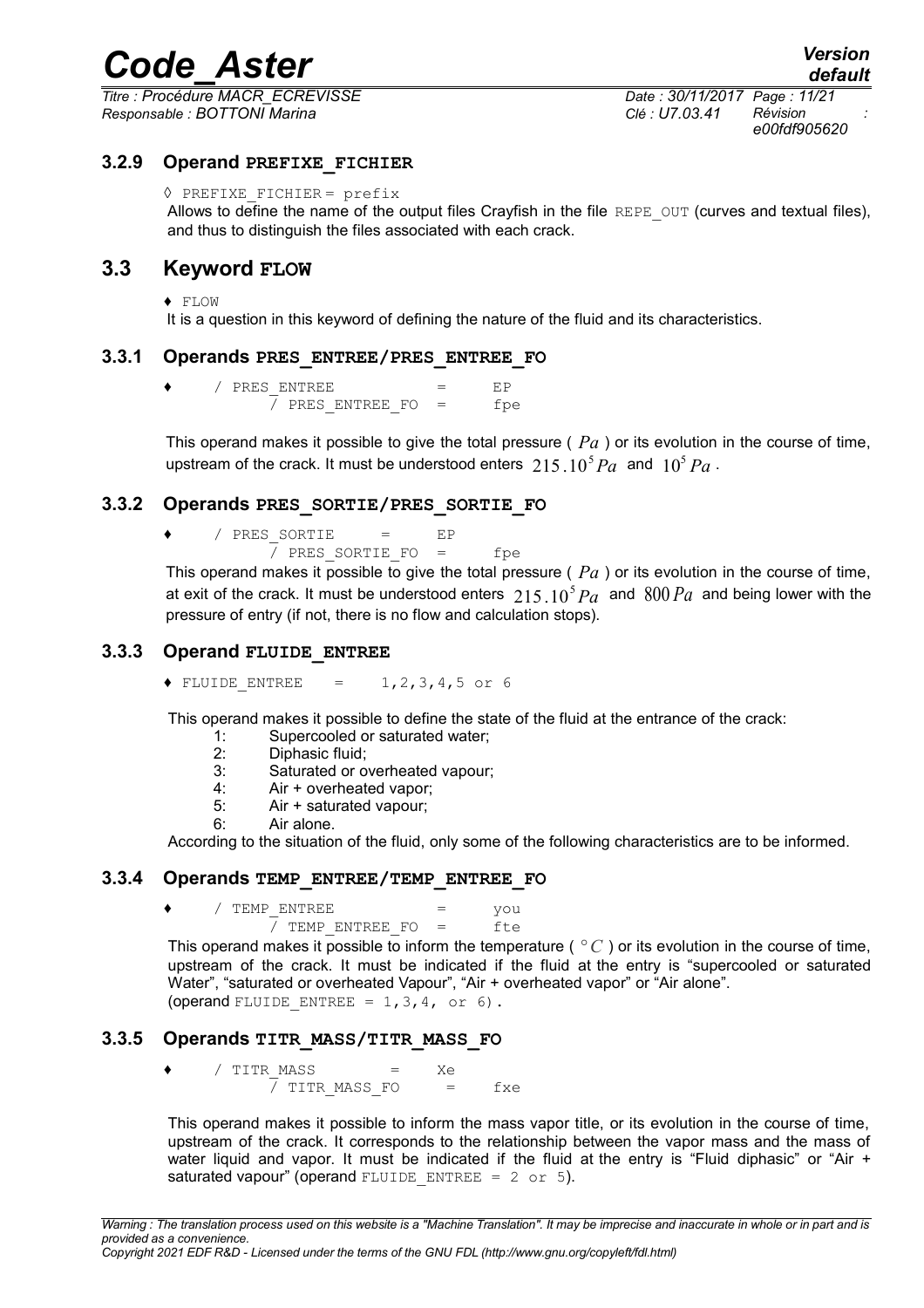*Titre : Procédure MACR\_ECREVISSE Date : 30/11/2017 Page : 12/21 Responsable : BOTTONI Marina Clé : U7.03.41 Révision :*

#### **3.3.6 Operands PRES\_PART/PRES\_PART\_FO**

 $\bullet$  / PRES PART = pae  $\overline{7}$  PRES PART FO = fpae

This operand makes it possible to inform the pressure partial of air ( *Pa* ) or its evolution in the course of time, upstream of the crack. It must be indicated if the fluid at the entry is "Air + overheated vapor" or "Air + saturated vapour" (operand FLUIDE\_ENTREE= $4$  or 5).

#### **3.4 Keyword MODELE\_ECRE**

<span id="page-11-0"></span>♦ MODELE\_ECRE

This keyword makes it possible to inform the models which will be used by Crayfish to calculate the flow of the fluid.

#### **3.4.1 Operand IVENAC**

```
\sqrt{VENAC} = 0 or 1,
```
When this operand is activated (IVENAC=1), calculation CRAYFISH is carried out with taking into account of the vena contracted (pressure loss as starter). If not (case by default), calculation will be carried out without this option of modeling.

#### **3.4.2 Operand FLOW**

♦ FLOW = / 'SATURATION',

```
/ 'COLD'
```
In the absence of air and in the presence of water (operand FLUIDE ENTREE=1 or 2), this operand makes it possible to choose between the homogeneous model with balance and the model of flow " COLD " characterized by a nonworthless fraction of metastable liquid.

#### **3.4.3 Operand PRESS\_EBULLITION**

Pressure of boiling ( *Pa* ) to provide only for the model of cold flow.

#### **3.4.4 Operand FRICTION**

It is a question here of defining how friction is calculated. The valid values are: −14,−12,−11,−4,−3,−2,−1,0,1, 2,3,4,11,12, 14,21,22,23, 24 .

The value  $\theta$  corresponds to a calculation without friction.

For the negative values, the user fixes the value of the coefficient of friction for the turbulent flows.

For the positive values, friction in turbulent flow is calculated starting from the coefficient of roughness. In particular, options  $21,22,23,24$  correspond to the relation of friction of Greiner and RAM [\[Bib.6\]](#page-16-1) for the flow in a crack in the concrete; roughness is in this case the diameter of the coarsest aggregate. Moreover, for the values higher than  $10$ , the law used for the laminar flow (friction proportional contrary to Reynolds number) is connected with that in turbulent flow (constant value of the coefficient of friction). Otherwise, a discontinuity is present.

The second figure (1,2,3,4) of each option (units) determines the option of calculation of dynamic viscosity for the diphasic flows, cf documentation Crayfish [\[Bib.1\]](#page-16-6) [\[Bib.2\]](#page-16-5) [\[Bib.3\]](#page-16-4) [\[Bib.4\]](#page-16-3) [\[Bib.5\]](#page-16-2) .

#### **3.4.5 Operands REYNOLDS\_LIM/FROTTEMENT\_LIM**

Coefficient of Reynolds limiting and coefficient of friction imposed for a Reynolds higher than the limiting Reynolds.

To provide only if  $FRICITION < 0$ .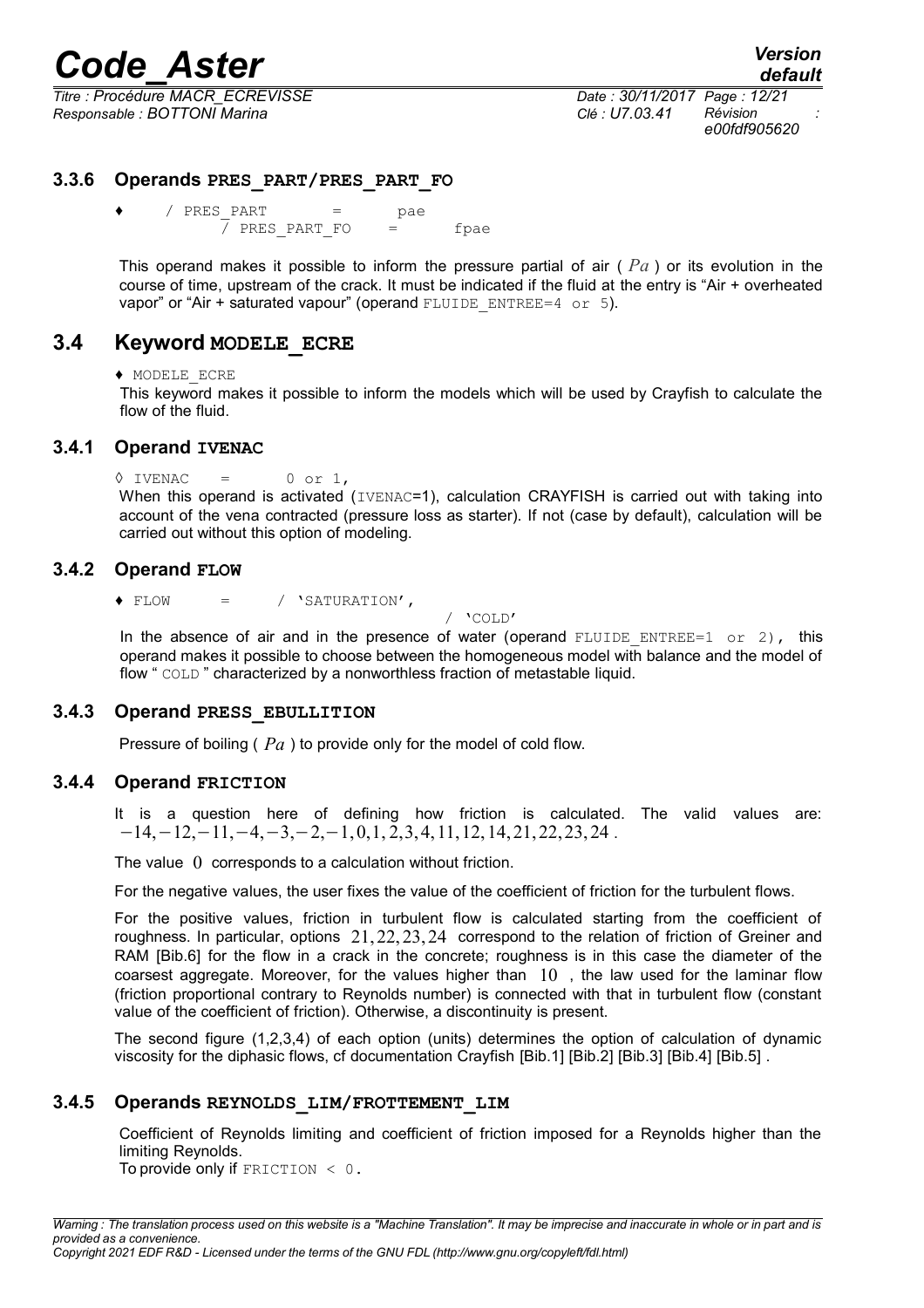*Titre : Procédure MACR\_ECREVISSE Date : 30/11/2017 Page : 13/21 Responsable : BOTTONI Marina Clé : U7.03.41 Révision :*

*default*

*e00fdf905620*

#### **3.4.6 Operand TRANSFERT\_CHAL**

This operand makes it possible to determine whether one wants or not to take into account the transfer of heat by convection between the fluid and the wall. The valid values are:  $-12, -11, -2, -1, 0, 1, 2, 11, 12$ .

Value 0 corresponds to a calculation without transfer of heat (adiabatic).

The other values correspond to various options for the calculation of the convection coefficient (differences only for the laminar mode). To refer to documentation Crayfish.

#### **3.4.7 Operands XMINCH/XMAXCH**

This operator has direction only in the diphasic cases, if  $TRANSFERT CHAL < 0$ . It makes it possible to inform the value of the mass gas titles delimiting the zone of transition between the models from calculation from the convection coefficient, cf documentation Crayfish.

#### **3.5 Keyword CONV\_CRITERE**

<span id="page-12-0"></span>The macro-order calculates three criteria at every moment making it possible to estimate the importance of the changes occurred between two steps of time and thus the validity of the chaining carried out. To calculate these criteria, the user must define values of reference for the pressure and the temperature, allowing to quantify the acceptable variation.

$$
e_{T} = \frac{Max(T_{t} - T_{t-1})}{T_{\text{REF}}}
$$

$$
e_{P} = \frac{Max(P_{t} - P_{t-1})}{P_{\text{ref}}}
$$

$$
e_{G} = \sqrt{e_{T}^{2} + e_{P}^{2}}
$$

Then, it can activate if it wishes it the recutting of the step of time if the value of the criterion is lower than a given value.

The gained experience watch however that it is to better try to optimize the list of moment to count on the recutting of the step of time, because calculations Crayfish are relatively long.

#### **3.5.1 Operand CRITERION**

.

Allows to define the nature of the criterion used to manage the steps of time in the macro-order. The possible values are:

- EXPLICIT : no recutting some is the value of the indicators
- TEMP : there will be recutting according to the value of  $e_T$
- NEAR : there will be recutting according to the value of  $e_p$
- TEMP PRES : there will be recutting according to the value of  $e_G$

#### **3.5.2 Operand TEMP\_REF**

Temperature of reference for the calculation of the criterion in temperature of the macro-order.

#### **3.5.3 Operand PRES\_REF**

Pressure of reference for the calculation of the criterion in pressure of the macro-order.

#### **3.5.4 Operand PREC\_CRIT**

Value with which one compares the error obtained to activate or not the recutting of the step of time (1 by default). For example for the temperature:  $e_T$ <PREC\_CRIT

#### **3.5.5 Operand NUME\_ORDRE\_MIN**

Sequence number from which the criterion of error is taken into account. Convergence is forced on the lower sequence numbers. One often uses this operand to start the activation of the criterion of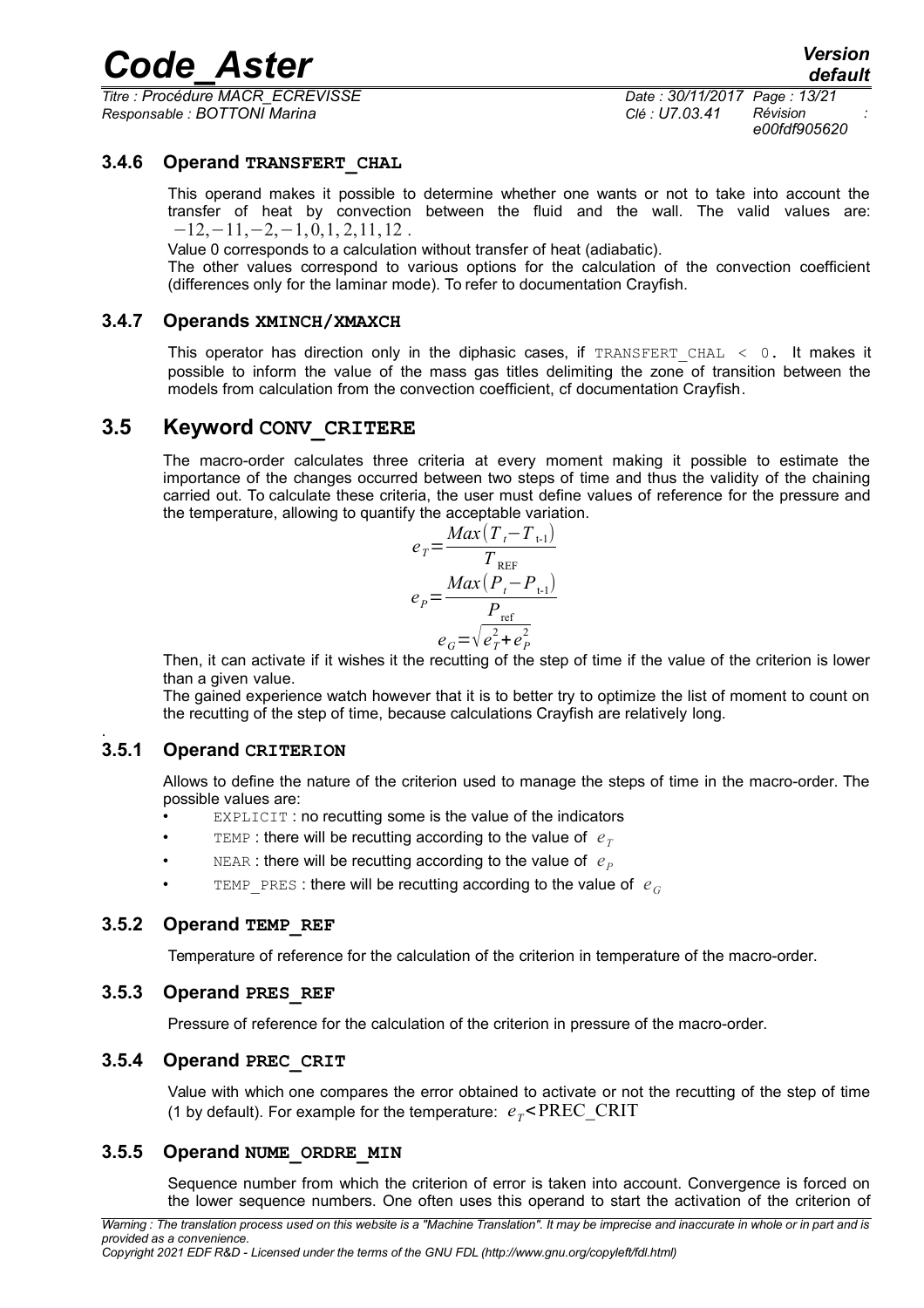*Titre : Procédure MACR\_ECREVISSE Date : 30/11/2017 Page : 14/21 Responsable : BOTTONI Marina Clé : U7.03.41 Révision :*

*e00fdf905620*

error starting from the second step of time and to force convergence on the first step which is often delicate to treat, since one imposes brutal loadings on the initial moment.

#### **3.5.6 Operand SUBD\_NIVEAU**

Number of recutting of the step of authorized time. Beyond this value, one redécoupe more and one leave the macro-order.

#### **3.5.7 Operand SUBD\_PAS\_MINI**

<span id="page-13-4"></span>Pas de time in lower part of which one does not cut out any more.

#### **3.6 Keyword CONVERGENCE\_ECREVISSE**

#### **3.6.1 Operand KGTEST**

Parameter of the iterative Crayfish algorithm.

Must be understood enters  $\overline{0}$  and  $\overline{1}$ . Fixed by default at  $\overline{0.5}$ , one can have to so put a slightly lower value difficulties of convergence on the flow are observed.

#### **3.6.2 Operand ITER\_GLOB\_MAXI**

Maximum number of iterations authorized for the calculation of the flow (400 by defaults).

#### **3.6.3 Operand CRIT\_CONV\_DEBI**

Precision used for the convergence of the calculation of the flow. It is the value compared to which Crayfish tests the flow max and min in its process of calculation.

$$
\frac{G_{\text{max}} - G_{\text{min}}}{G} \leq \text{CRIT\_CONV\_DEBI}
$$

<span id="page-13-3"></span>By default with  $10^{-5}$ , values until  $10^{-2}$  improve the computing time without losing much precision.

#### **3.7 Operand CURVES**

 $\Diamond$  CURVED = / "NO"  $\Box$   $\Box$  [DEFECT] / "POSTSCRIPT" / "INTERACTIVE"

Allows to generate or not the curves of Crayfish exit. If the curves are generated, they are stored in the file REPE OUT with the format postscript (every moment is in the same file postscript). In interactive mode, the curves are displayed for each step of time.

#### **3.8 Operand SOFTWARE**

<span id="page-13-2"></span>Allows to specify "into hard" the way to find achievable Crayfish. Now, only versions 3.2,3.2.1 and 3.2.2 are compatible with the MACR\_ECREVISSE. It is necessary obligatorily to inform this operand or alternatively the operand VERSION.

#### **3.9 Operand VERSION**

<span id="page-13-1"></span>Indicate the Crayfish version used in the coupling. It is necessary obligatorily to inform this operand or alternatively the operand SOFTWARE. Now, version 3.2.2 is used. It is the only one that one can inform under the operand VERSION. If one wishes to use another version (3.2 or 3.2.1), this one must be indicated under the operand SOFTWARE.

#### **3.10 Operand HEADING**

<span id="page-13-0"></span>Is used to give a title to calculation Crayfish.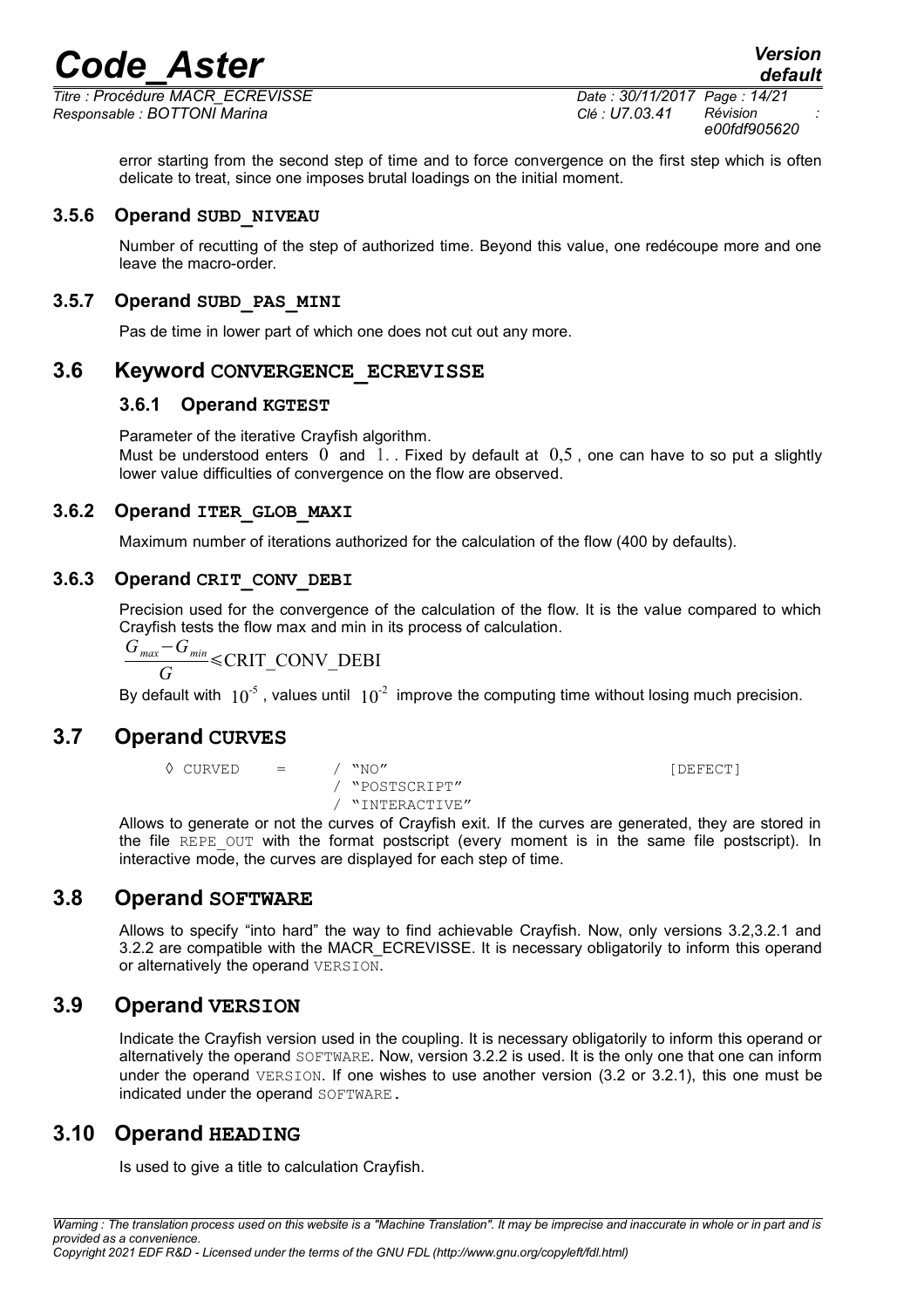*Titre : Procédure MACR\_ECREVISSE Date : 30/11/2017 Page : 15/21 Responsable : BOTTONI Marina Clé : U7.03.41 Révision :*

*default e00fdf905620*

#### **3.11 Operand IMPRESSION**

<span id="page-14-5"></span>When the operand is worth 'YES', the macro one prints a summary table of the results of Crayfish along the curvilinear X-coordinate (temperature, pressure, flow, speed, convection coefficient,…).

#### **3.12 Operand INFORMATION**

<span id="page-14-4"></span>INFO=1 : almost no posting.

INFO=2 : poster information concerning the convergence criteria.

### <span id="page-14-3"></span>**4 Operation of the coupling**

#### **4.1 Principle**

<span id="page-14-2"></span>This macro-order was developed within a precise framework: to estimate the flows of a crack in a concrete block modelled in 2D, possibly containing the steels modelled in the form of bar (not taken into account in thermal calculation). The use in very other framework must thus be done with the greatest precaution. However, it in fact 3 macro-order imbricated there, which can make it possible to use only part of the features.

The algorithm is the following:

| Beginning of macro                                                                    |
|---------------------------------------------------------------------------------------|
| Buckle on the list of moments                                                         |
| MACR ECREVISSE.py                                                                     |
| Recovery loading thermal and mechanical                                               |
| Execution of THER LINEAIRE                                                            |
| Projection of the thermal loading and definition of the loadings coming from Crayfish |
| Exécutionde STAT NON LINE                                                             |
| Entry in CALC ECREVISSE. py                                                           |
| Recovery of the opening of the crack (POST RELEVE $T$ )                               |
| Recovery of the temperature in edge of crack                                          |
| Entry in MACR ECRE CALC. py                                                           |
| <b>CRAYFISH</b> execution                                                             |
| Recovery of the calculated flow and the tables of results                             |
| Extraction and copy of the outgoing data (CL, thermics, Crayfish result)              |
| Evaluation of the convergence criteria (error in temperature and/or pressure)         |
| Possible Recutting of the step of time even stop following the conditions             |
| Recovery of information and concepts (loading)                                        |
|                                                                                       |

The detail of the intermediate macro-orders, CALC\_ECREVISSE and MACR\_ECRE\_CALC, is given in appendix.

#### **4.2 Units**

<span id="page-14-1"></span>One can usually do without the units in *Code\_Aster* while remaining coherent. However, for the needs for Crayfish, it is important to respect the international system of units here (IF), in particular for the lengths ( $m$ ), pressures ( $Pa$ ), and temperatures ( $°C$ ).

#### **4.3 Some advices of use**

<span id="page-14-0"></span>grid must be in 2 dimensions, and the crack with a grid explicitly. So that calculation is of good quality, it is necessary to optimize the grid so that it is compatible with the phenomena which one wants to represent: mechanical loadings, thermal loadings but also the flow of the fluid. It is thus important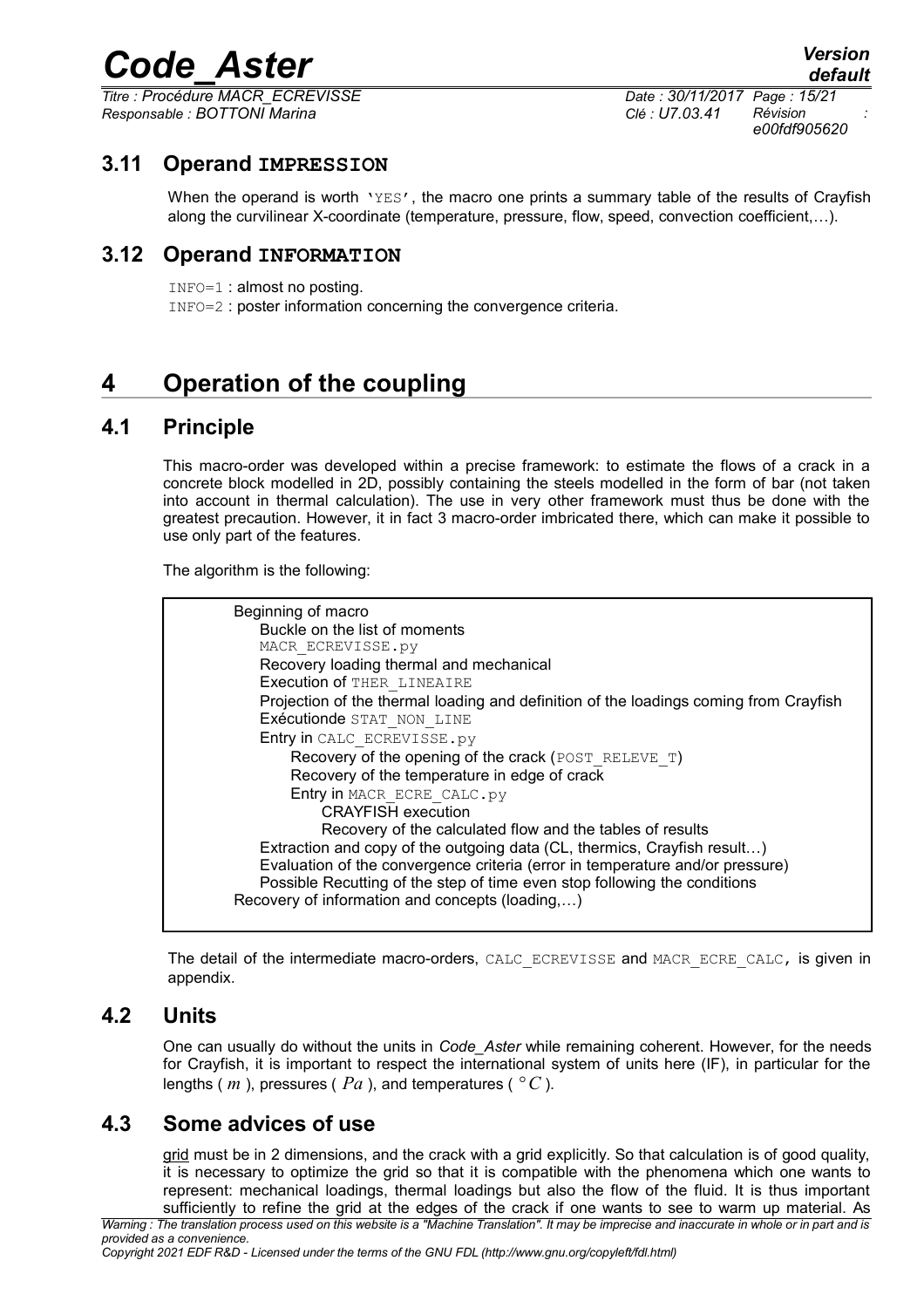*Titre : Procédure MACR\_ECREVISSE Date : 30/11/2017 Page : 16/21 Responsable : BOTTONI Marina Clé : U7.03.41 Révision :*

*e00fdf905620*

starter of cracks, the thermal and hydraulic phenomena are fast, it is thus necessary there too to refine the grid sufficiently.

discretization in time is also very important and must be sufficiently fine, under penalty of having important variations in the answers. Better is worth to try to optimize this list of moments rather than to rest only on the criteria for redécouper because this strategy is much more expensive in time.

For calculations with condensation vapor on the way of cracking, the convection coefficient can increase up to two orders of magnitude on the way in the liquid state. As condensation takes place on a very small zone in space, the variation of the convection coefficient and thus of the heat flow transferred to the wall can be very fast (see [Figure 4.3-1\)](#page-15-1).

That can generate space oscillations in the temperature of the solid mass.



<span id="page-15-1"></span>**Figure 4.3-1: Convection coefficients at several moments of a calculation with condensation of the vapor.**

The macro-order can be réentrante. The thermal and mechanical results will be well enriched, on the other hand of new tables of exit will be created for the new list of step of time.

#### *Note:*

*The loadings are destroyed with each step of time, as well as the material field, possible postprocessings are in fact limited (internal displacement, constraint and variables at the points of Gauss).*

### **5 Example of use**

<span id="page-15-0"></span>See testS zzzz218a, B and C. See also the tests zzzz354 (a-h) and zzzz355 (a-h). *default*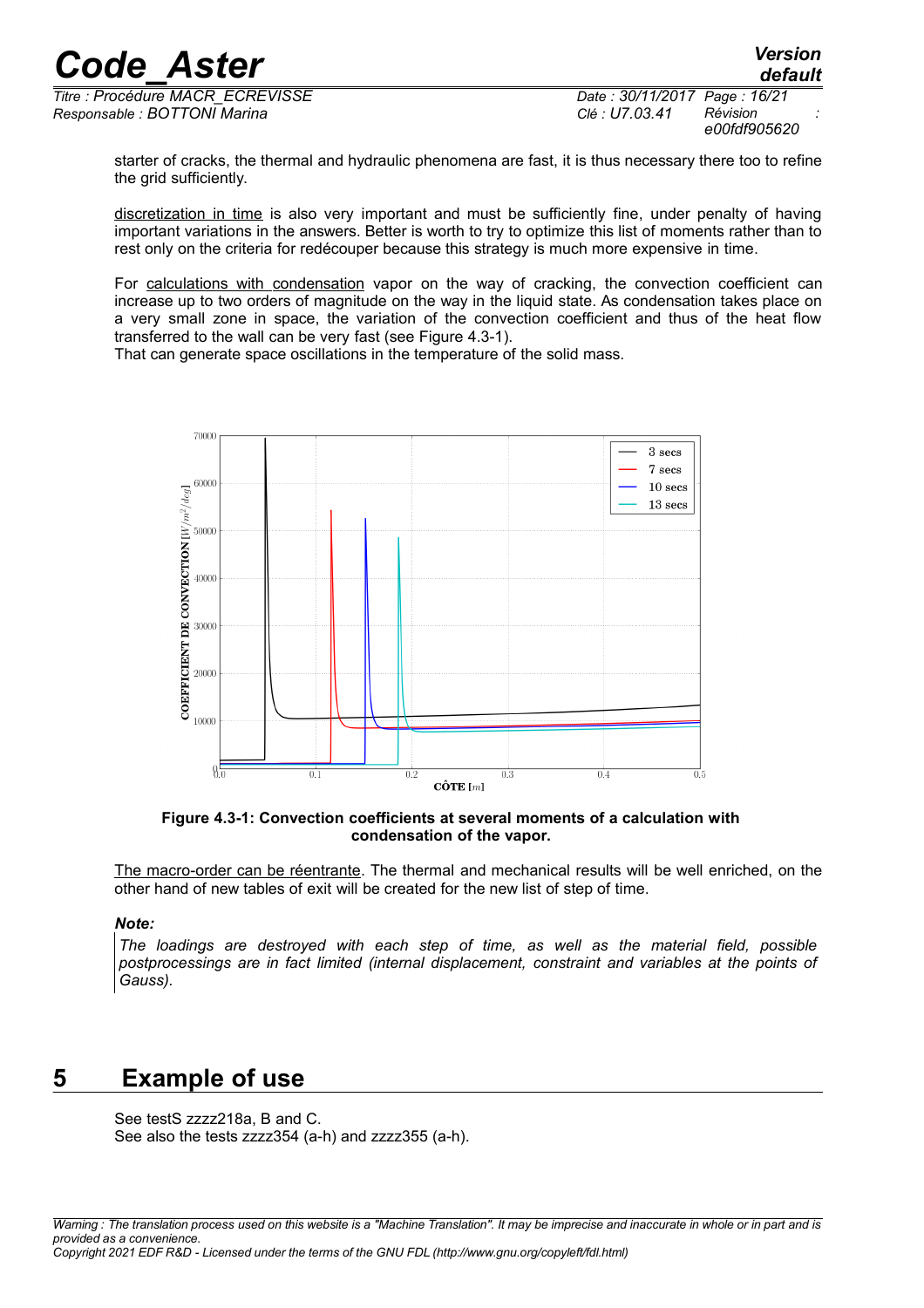*Titre : Procédure MACR\_ECREVISSE Date : 30/11/2017 Page : 17/21 Responsable : BOTTONI Marina Clé : U7.03.41 Révision :*

*e00fdf905620*

### **6 Reference Crayfish**

- <span id="page-16-6"></span><span id="page-16-0"></span>[Bib.1] C. Hervouet (2004). " Simulation of air/water flow/vapor through a crack: software CRAYFISH version 3.0. Note of principle ". Note intern EDF No. H-I86-2004-00741-FR.
- <span id="page-16-5"></span>[Bib.2] C. Hervouet (2008). "Modifications made to the software CRAYFISH version 3.1 to obtain CRAYFISH version 3.1.1.". Note intern EDF No. H-I81-2008-03647-FR.
- <span id="page-16-4"></span>[Bib.3] C. Hervouet (2009). "Simulation of air/water flow/vapor through a crack: software CRAYFISH version 3.1.1 User's manual". Note intern EDF No H-I81-2009-00243-FR.
- <span id="page-16-3"></span>[Bib.4] C. Hervouet (2016). "Modifications made to the software CRAYFISH version 3.2.1 to obtain CRAYFISH version 3.2.2.". Note interns EDF No H-I8B-2016-00390-FR.
- <span id="page-16-2"></span>[Bib.5] C. Hervouet (2016). "Simulation in 1D of flow through a crack: software CRAYFISH version 3.2.2. User's manual". Note interns EDF No H-I8B-2016-00399-FR.
- <span id="page-16-1"></span>[Bib.6] U. Greiner, W. RAM (1995). "Air leakage characteristics in cracked concrete", Nuclear Engineering and Design, Volume 156, Issue 1, Pages 167-172.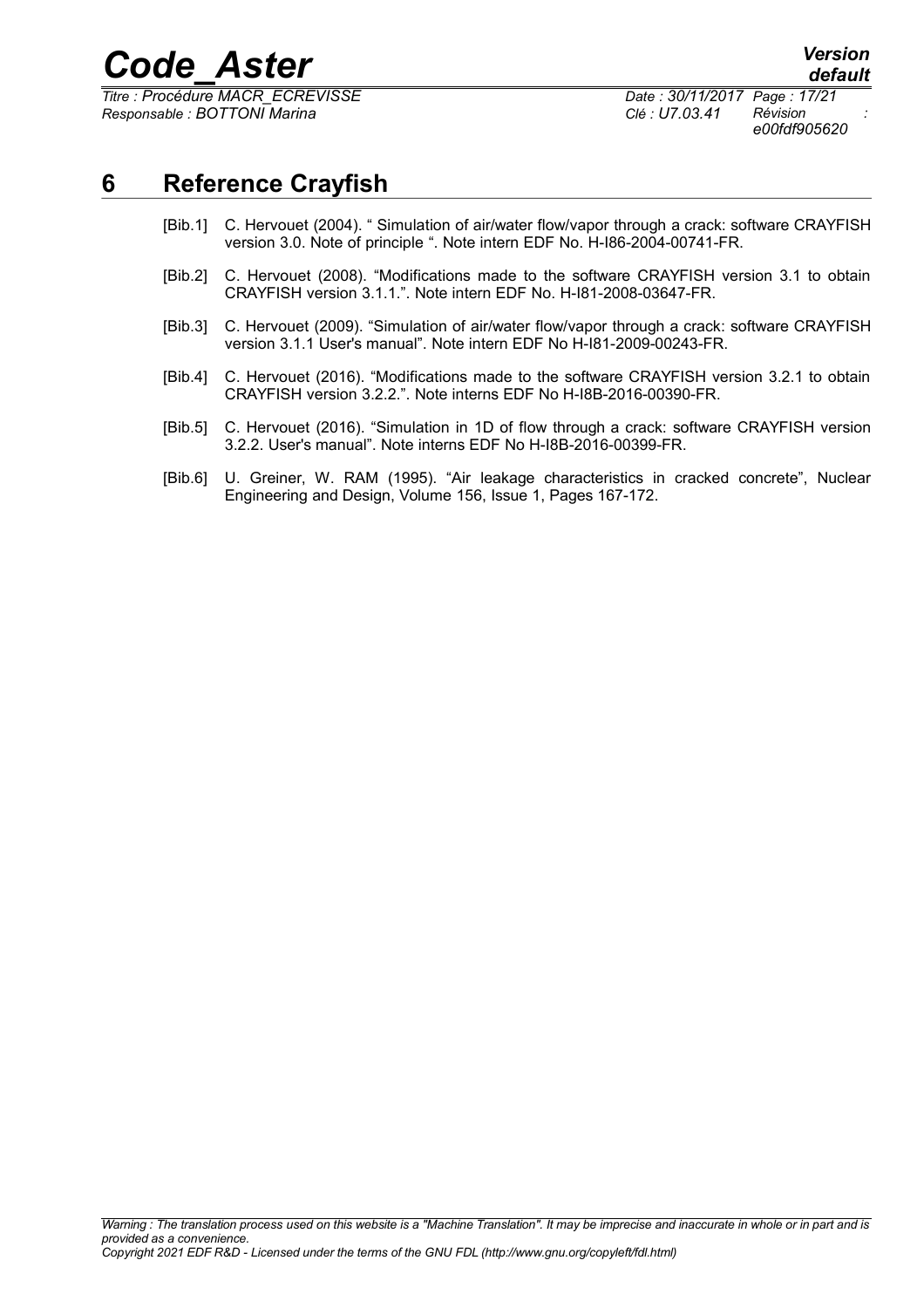*Titre : Procédure MACR\_ECREVISSE Date : 30/11/2017 Page : 18/21 Responsable : BOTTONI Marina Clé : U7.03.41 Révision :*

*e00fdf905620*

### <span id="page-17-1"></span>**7 Appendices**

<span id="page-17-0"></span>

|                  | Syntax of the procedure CALC ECREVISSE                                                |               |
|------------------|---------------------------------------------------------------------------------------|---------------|
| CALC ECREVISSE = |                                                                                       |               |
|                  | # OUTGOING CONCEPT                                                                    |               |
|                  | $\bullet$ CHARGE MECA = CO ('char meca')                                              |               |
| [CO]             |                                                                                       |               |
| [CO]             | $\bullet$ CHARGE THER1 = CO ('char ther')                                             |               |
|                  | $\bullet$ CHARGE THER2 = CO ('char ther')                                             |               |
| [CO]             |                                                                                       |               |
|                  | $\blacklozenge$ TABLE<br>$= CO ('table')$<br>$= CO ( 'flow')$<br>$\blacklozenge$ FLOW | [CO]<br>[CO]  |
|                  |                                                                                       |               |
|                  | # MODEL MECHANICAL                                                                    |               |
|                  | $\bullet$ MODELE_MECA = m_meca                                                        | [model]       |
|                  | $\bullet$ MODELE THER = m ther                                                        | [model]       |
|                  | # GIVEN GEOMETRICAL RELATING TO THE RESULTS<br>$\triangle$ RESULT = F (               |               |
|                  | $\blacklozenge$ MECHANICAL = rmeca                                                    |               |
| [result]         |                                                                                       |               |
|                  | $\bullet$ THERMAL = rther                                                             | [result]      |
|                  | $\Diamond$ NUME ORDRE = nume ordre<br>$\Diamond$ INST = urgent                        | $[1]$<br>[R]  |
|                  | $\,$ ,                                                                                |               |
|                  | # GIVEN GEOMETRICAL RELATING TO THE CRACK                                             |               |
|                  | $\bullet$ CRACK<br>$=$ F (                                                            |               |
|                  | $=$ gma<br>$\blacklozenge$ GROUP MA                                                   | [grama]       |
|                  | $\bullet$ GROUP_NO_ORIG = ogno                                                        | [grno]        |
|                  | $\bullet$ GROUP_NO_EXTR = egno<br>$\blacklozenge$ ZETA<br>= zeta                      | [grno]<br>[R] |
|                  | $\bullet$ ROUGHNESS = rug                                                             | [R]           |
|                  | $\lozenge$ OUVERT_REMANENTE = $\text{ouv}_{\text{rem}}$                               | [R]           |
|                  | $\Diamond$ PREFIXE FICHIER = $\overline{}/$ 'FISSURE1',                               | [DEFECT]      |
|                  | /prefix                                                                               |               |
|                  | $\Diamond$ TORTUOSITY = wrong                                                         | [R]           |
|                  | $=$ / "ELLIPSE"<br>$\blacklozenge$ SECTION                                            |               |
|                  | / "RIGHT-ANGLED"<br>$\Diamond$ LISTE COTES BL = / (0, max (abs curv)) [DEFECT]        |               |
|                  | $/$ lcbl                                                                              | [liststr8]    |
|                  | $\blacklozenge$ LISTE_VAL_BL = $1vb1$                                                 | [liststr8]    |
|                  | $\rightarrow$                                                                         |               |
|                  |                                                                                       |               |
|                  | # RELATIVE DATA WITH THE FLOW                                                         |               |
|                  | = idem MACR ECREVISSE/ECOULEMENT<br>$\blacklozenge$ FLOW                              |               |
|                  | ◆ MODELE ECRE = = idem MACR ECREVISSE/MODELE ECRE                                     |               |
|                  |                                                                                       |               |
|                  | # RELATIVE DATA WITH DIGITAL CONVERGENCE                                              |               |
|                  | $\Diamond$ CONVERGENCE ECREVISSE =                                                    |               |
| # GENERAL        | idem MACR ECREVISSE/CONVERGENCE ECREVISSE                                             |               |
|                  |                                                                                       |               |
|                  | CURVES, SOFTWARE, VERSION<br>$=$                                                      |               |

*Warning : The translation process used on this website is a "Machine Translation". It may be imprecise and inaccurate in whole or in part and is provided as a convenience.*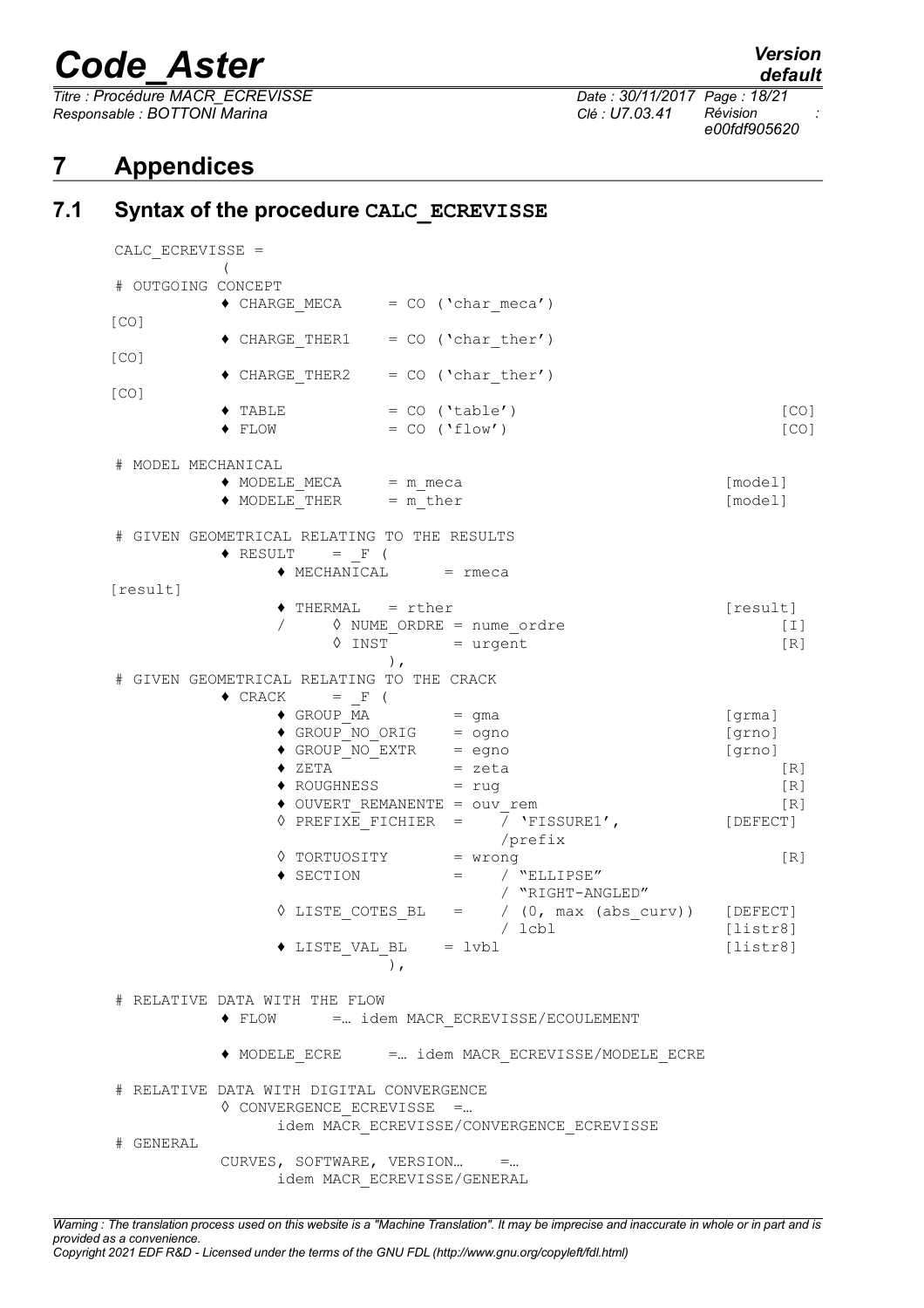*Code\_Aster Version Titre : Procédure MACR\_ECREVISSE Date : 30/11/2017 Page : 19/21 Responsable : BOTTONI Marina Clé : U7.03.41 Révision :*

*e00fdf905620*

◊ INFORMATION = / 1 [DEFECT]

<span id="page-18-0"></span>

)

/ 2

#### **7.2 Operands specific to CALC\_ECREVISSE**

#### **7.2.1 Operand CHARGE\_MECA**

Outgoing concept containing the mechanical loading provided by Crayfish.

#### **7.2.2 Operands CHARG\_THER1 and CHARG\_THER2**

Outgoing concepts containing the thermal loadings provided by Crayfish.

#### **7.2.3 Keyword RESULT**

#### **7.2.3.1 Operand MECHANICS**

The result contains of STAT\_NON\_LINE

#### **7.2.3.2 Operand THERMICS**

The result contains of THER\_LINEAIRE

#### **7.2.3.3 Operand NUME\_ORDRE**

Sequence number of the step of computing time in progress.

#### **7.2.3.4 Operand INST**

Value of the moment (in seconds) of the step of computing time in progress.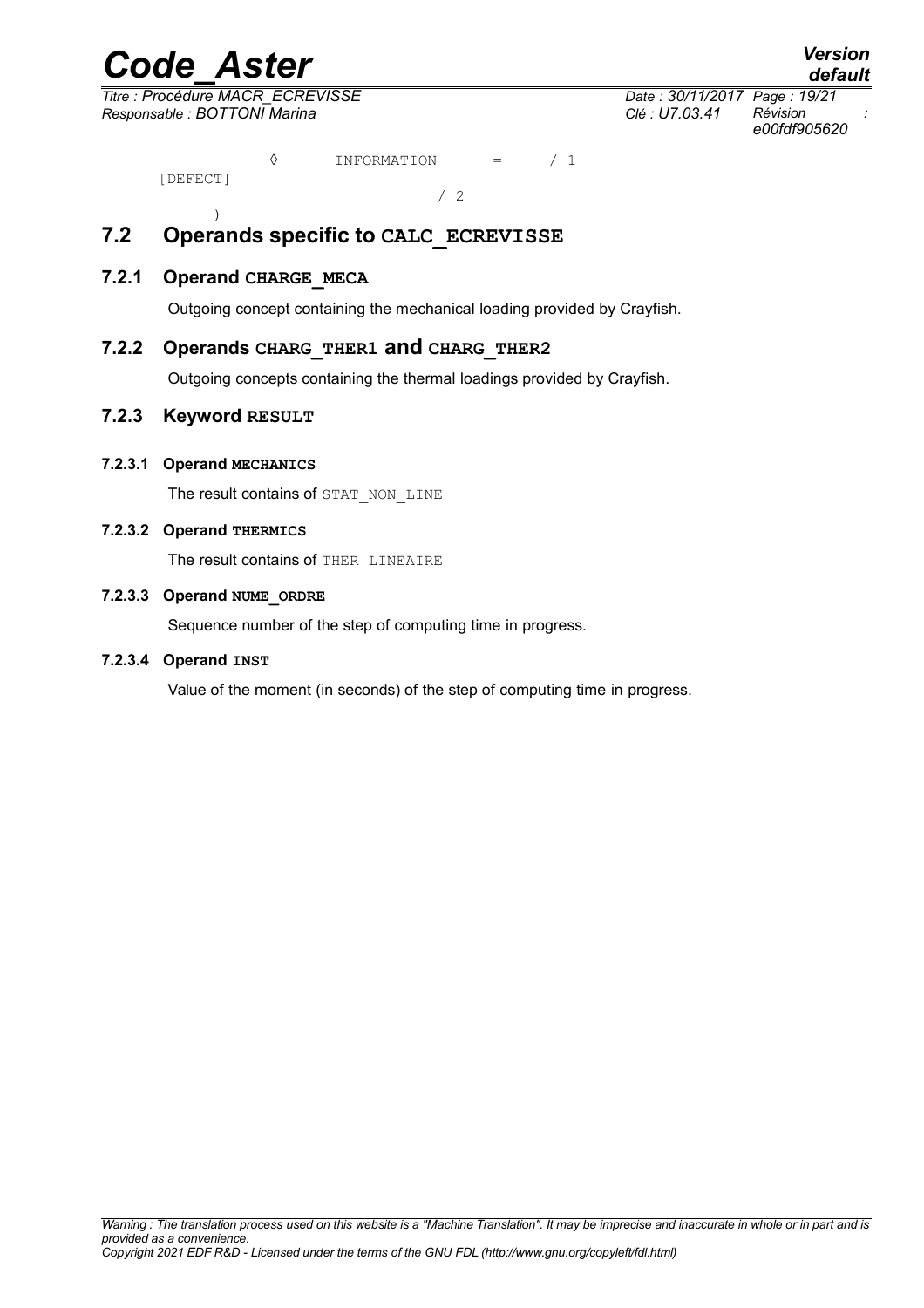*Titre : Procédure MACR\_ECREVISSE Date : 30/11/2017 Page : 20/21 Responsable : BOTTONI Marina Clé : U7.03.41 Révision :*

#### <span id="page-19-0"></span>**7.3 Syntax of the procedure MACR\_ECRE\_CALC**

| MACR ECRE CALC =       |                               |                                                                                                                                                                            |                           |                                                                  |                          |
|------------------------|-------------------------------|----------------------------------------------------------------------------------------------------------------------------------------------------------------------------|---------------------------|------------------------------------------------------------------|--------------------------|
| # OUTGOING CONCEPT     |                               |                                                                                                                                                                            |                           |                                                                  |                          |
|                        |                               | $\triangle$ TABLE = CO ('table')                                                                                                                                           |                           |                                                                  | [CO]                     |
|                        |                               | $\bullet$ FLOW = CO ('flow')                                                                                                                                               |                           |                                                                  | [CO]                     |
|                        |                               | # GIVEN GEOMETRICAL RELATING TO THE CRACK                                                                                                                                  |                           |                                                                  |                          |
|                        | $\blacklozenge$ CRACK         | $=$ F (                                                                                                                                                                    |                           |                                                                  |                          |
|                        |                               | $\blacklozenge$ LENGTH                                                                                                                                                     | $=$ long                  |                                                                  | [R]                      |
|                        |                               | $\blacklozenge$ ROUGHNESS                                                                                                                                                  | $= r u g$                 |                                                                  | [R]                      |
|                        | $\blacklozenge$ ANGLE         |                                                                                                                                                                            | $=$ alpha                 |                                                                  | [R]                      |
|                        | $\blacklozenge$ ZETA          |                                                                                                                                                                            | $=$ zeta                  |                                                                  | [R]                      |
|                        |                               | $\blacklozenge$ SECTION                                                                                                                                                    | $=$ /"ELLIPSE"            |                                                                  |                          |
|                        |                               |                                                                                                                                                                            | / "RIGHT-ANGLED"          |                                                                  |                          |
|                        |                               | $\blacklozenge$ LISTE_COTES_BL = lcbl                                                                                                                                      |                           |                                                                  | [liststr8]               |
|                        |                               | $\begin{array}{rcl} \blacklozenge & \mathtt{LISTE\_VAL\_B}\bar{\mathtt{L}} & = 1 \mathtt{vbl} \\ \blacklozenge & \mathtt{LISTE\_COTES\_AH} & = 1 \mathtt{cah} \end{array}$ |                           |                                                                  | [liststr8]               |
|                        |                               | $\bullet$ LISTE VAL AH = lvah                                                                                                                                              |                           |                                                                  | [liststr8]<br>[liststr8] |
|                        |                               | $\,$ ,                                                                                                                                                                     |                           |                                                                  |                          |
|                        | # RELATIVE DATA WITH THE FLOW |                                                                                                                                                                            |                           |                                                                  |                          |
|                        | $\blacklozenge$ FLOW          | = idem MACR ECREVISSE/ECOULEMENT                                                                                                                                           |                           |                                                                  |                          |
|                        |                               |                                                                                                                                                                            |                           |                                                                  |                          |
|                        |                               |                                                                                                                                                                            |                           | # RELATIVE DATA WITH THE PROFILE OF TEMPERATURE THROUGH THE WALL |                          |
|                        | $\Diamond$ TEMPERATURE        | $=$ F (                                                                                                                                                                    |                           |                                                                  |                          |
|                        |                               | $/$ $\blacklozenge$ GRADIENT                                                                                                                                               |                           | = "PROVIDED"                                                     |                          |
|                        |                               | → LISTE_COTES_TEMP = lct<br>→ LISTE_VAL_TEMP = lvt<br>→ GRADIENT = "IMPOSES"                                                                                               |                           |                                                                  | [R]                      |
|                        |                               | / ♦ GRADIENT                                                                                                                                                               |                           |                                                                  | [R]                      |
|                        |                               | $\blacklozenge$ TEMP1                                                                                                                                                      | $=$ $tm1$                 |                                                                  | [R]                      |
|                        |                               | $\blacklozenge$ TEMP2                                                                                                                                                      | $=$ $tm2$                 |                                                                  | [R]                      |
|                        |                               | / ♦ GRADIENT                                                                                                                                                               | $\mathbf{r} = \mathbf{r}$ | "CALCULATES"                                                     |                          |
|                        |                               |                                                                                                                                                                            |                           |                                                                  | [R]                      |
|                        |                               | → EPAISSEUR_PAROI = epp<br>→ CONVECTION_AMONT = alphe<br>→ CONVECTION_AVAL = alphs<br>AVERAGE ◆ = lambd                                                                    |                           |                                                                  | [R]                      |
|                        |                               |                                                                                                                                                                            |                           |                                                                  | [R]                      |
|                        |                               |                                                                                                                                                                            |                           |                                                                  | [R]                      |
|                        |                               | $\blacklozenge$ TEMP_FLUIDE AVAL =                                                                                                                                         |                           | ts                                                               | [R]                      |
|                        |                               |                                                                                                                                                                            | $)$ ,                     |                                                                  |                          |
|                        | # RELATIVE DATA WITH THE FLOW |                                                                                                                                                                            |                           |                                                                  |                          |
|                        |                               | ◆ FLOW =  idem MACR_ECREVISSE/ECOULEMENT                                                                                                                                   |                           |                                                                  |                          |
|                        |                               |                                                                                                                                                                            |                           | ◆ MODELE_ECRE = =  idem MACR ECREVISSE/MODELE ECRE               |                          |
|                        |                               |                                                                                                                                                                            |                           |                                                                  |                          |
|                        |                               | # RELATIVE DATA WITH DIGITAL CONVERGENCE                                                                                                                                   |                           |                                                                  |                          |
|                        |                               | $\Diamond$ CONVERGENCE ECREVISSE = idem                                                                                                                                    |                           |                                                                  |                          |
|                        |                               | MACR ECREVISSE/CONVERGENCE ECREVISSE                                                                                                                                       |                           |                                                                  |                          |
| # GENERAL              |                               |                                                                                                                                                                            |                           |                                                                  |                          |
|                        |                               | CURVES, SOFTWARE, VERSION =  idem                                                                                                                                          |                           |                                                                  |                          |
| MACR ECREVISSE/GENERAL |                               |                                                                                                                                                                            |                           |                                                                  |                          |
| $\lambda$              |                               |                                                                                                                                                                            |                           |                                                                  |                          |

### <span id="page-19-1"></span>**7.4 Operands specific to MACR\_ECRE\_CALC**

#### **7.4.1 Keyword CRACK**

*Warning : The translation process used on this website is a "Machine Translation". It may be imprecise and inaccurate in whole or in part and is provided as a convenience. Copyright 2021 EDF R&D - Licensed under the terms of the GNU FDL (http://www.gnu.org/copyleft/fdl.html)*